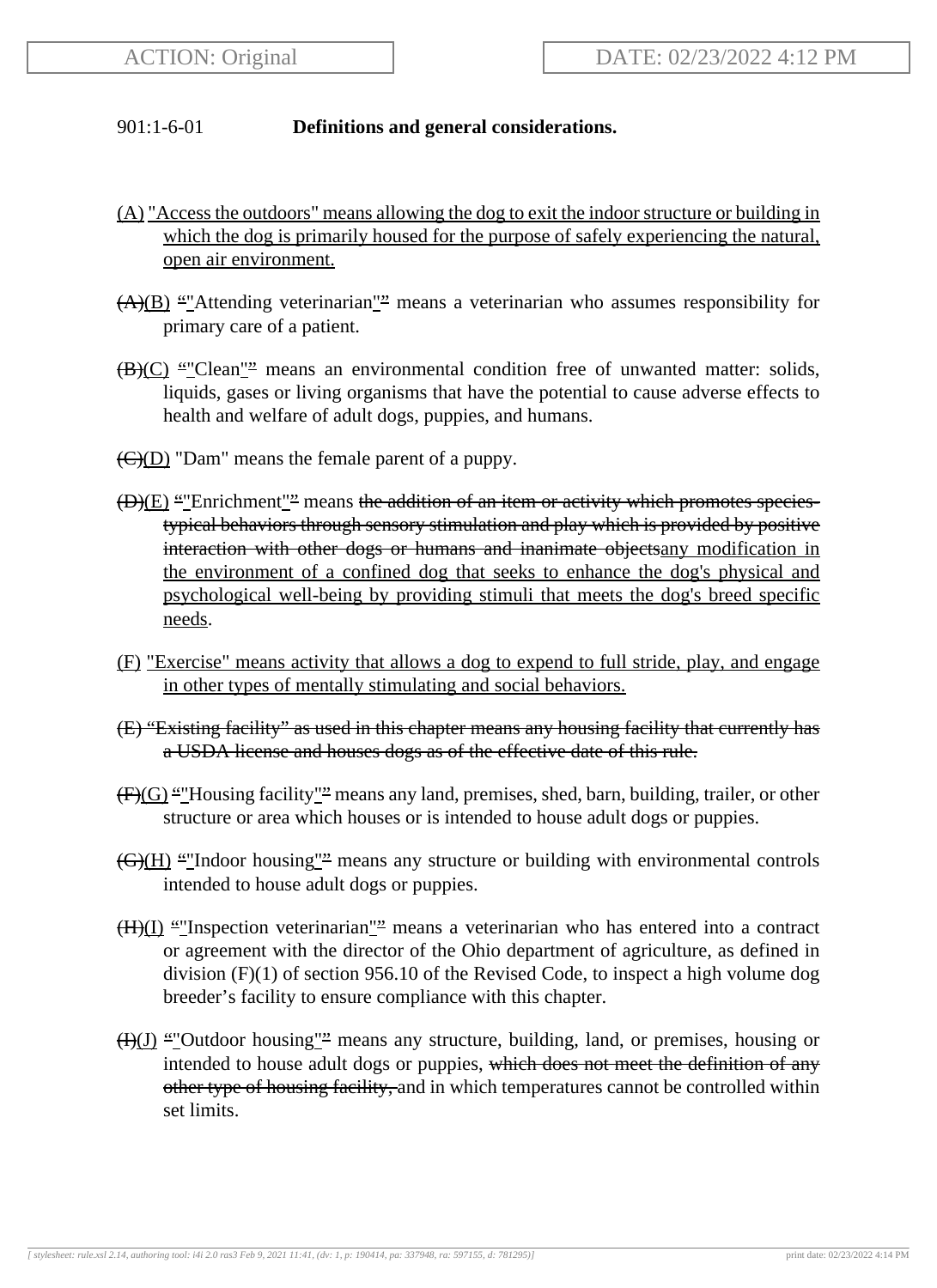- $\frac{H(K)}{H(N)}$  ""Primary enclosure"" means an enclosure that directly houses the adult dog or puppy in which the adult dog or puppy has direct contact with the enclosure material and sufficient space to turn about freely, stand, sit, lie in a comfortable normal position, and walk in a normal manner.
- $(\overline{K})(L)$  ""Sheltered housing"" means a facility that consists of runs or pens in a shelter which provides the adult dogs or puppies with protection from the natural elements, and which permanently connect with runs or pens outside of the shelter and protection from temperature extremes at all times. A sheltered housing facility may consist of runs or pens totally enclosed in a barn or building, or of connecting inside/outside runs or pens within a totally enclosed building.
- $(L)(M)$  "Solid flooring" as used in this chapter means a material that will not flex under weight, accommodates footing and resting off of open metal floors, and may have perforations large enough to allow only moisture to pass through.
- $(M)(N)$  "Weaned"<sup>2</sup> means that an adult dog or puppy that is no longer nursing from the adult dog or puppy's dam or foster dam.has started eating solid food.
- $(N)(O)$  Distress occurs when animals are injured, sick, in pain, or are in inappropriate environmental conditions.
- $\left(\Theta\right)\left(P\right)$  Dogs shall beare handled, sorted, and moved in a manner that minimizes distress.
- $(\overline{P})(Q)$  Dead adult dogs or puppies shallwill be disposed of pursuant to section 941.14 of the Revised Code.
- $\left(\frac{\Theta}{R}\right)$  "Veterinary-Client-Patient-Relationship (VCPR)" has the same meaning as defined in section 4741.04 of the Revised Code.
- $(R)(S)$  Nothing in the rules adopted in this chapter shall be construed to prevent a licensed veterinarian, or other person acting under the veterinarian's supervision, from meeting the standards set forth in Chapter 4741. of the Revised Code or rules promulgated thereunder.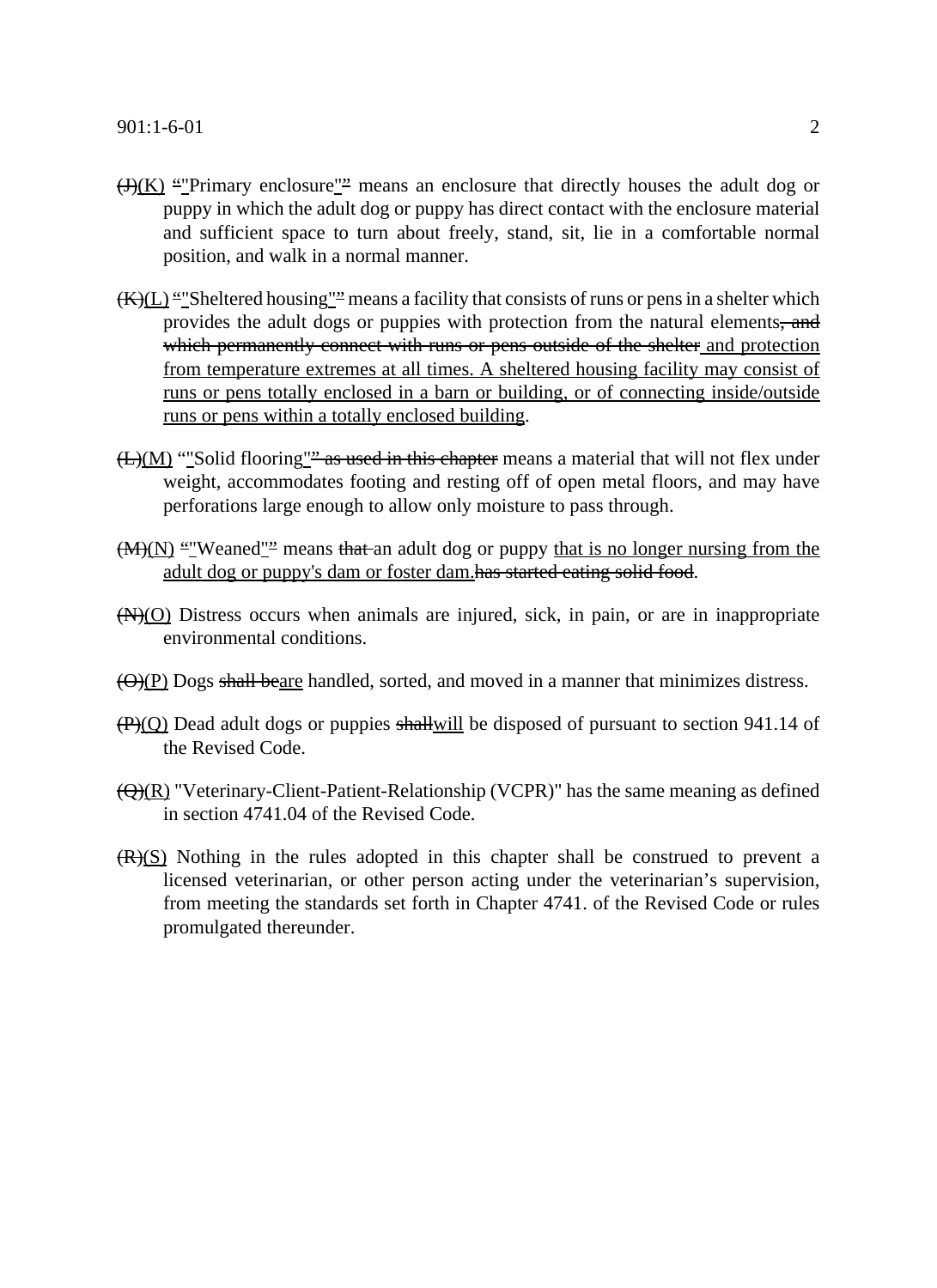Five Year Review (FYR) Dates: 2/23/2022

Certification

| Promulgated Under:            | 119.03     |
|-------------------------------|------------|
| <b>Statutory Authority:</b>   | 956.03     |
| <b>Rule Amplifies:</b>        | 956.01     |
| <b>Prior Effective Dates:</b> | 10/10/2013 |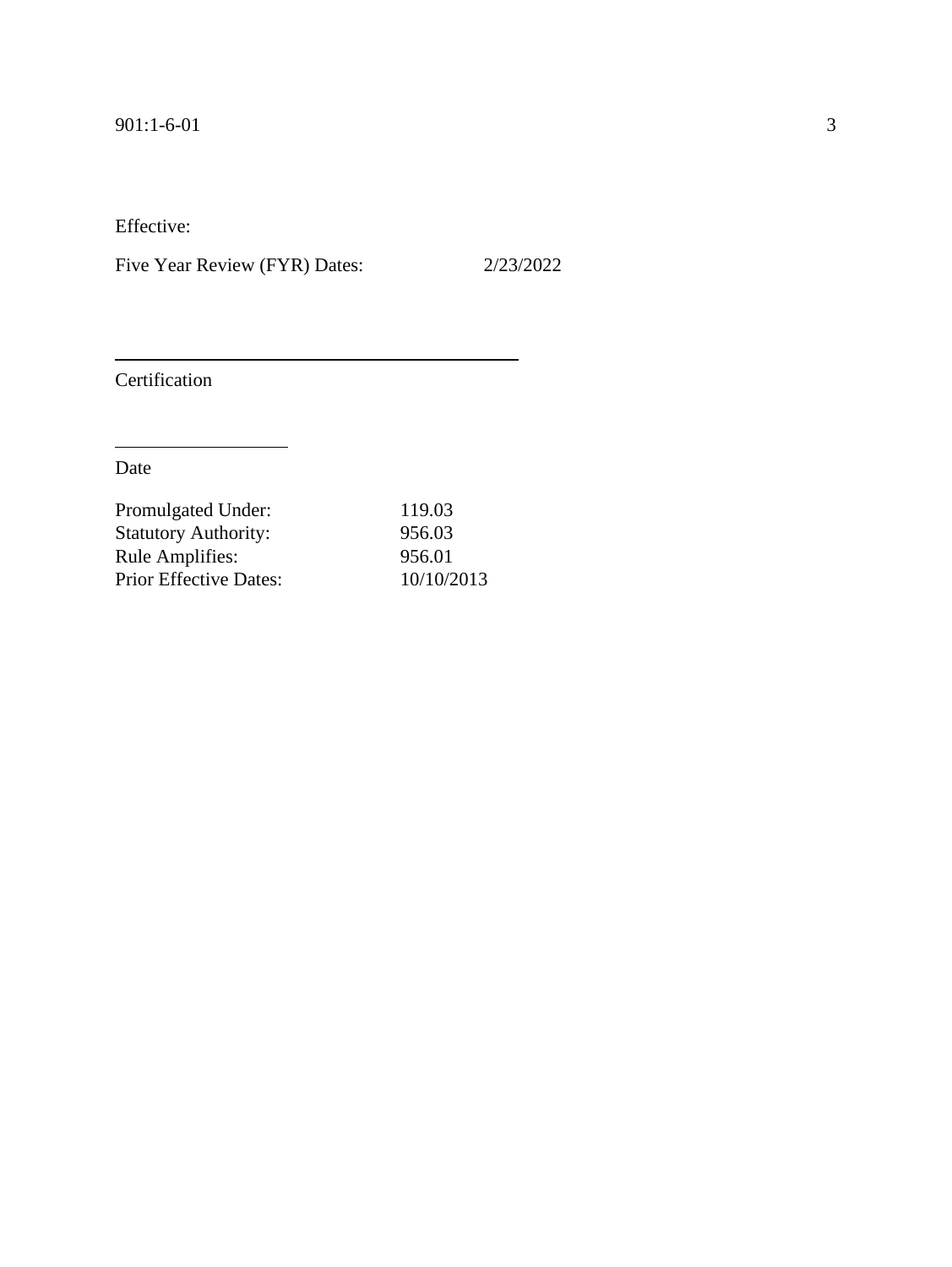901:1-6-02 **Housing.**

Unless otherwise specified, all housing for adult dogs and puppies kept by high volume breeders shall meet the minimum requirements listed in this rule.

- (A) The housing facility shall be structurally sound and restrict the entry of other animals.
- (B) The housing facility and primary enclosures shall be inspected daily and any defects shall be corrected as soon as possible.
- (C) Each adult dog or puppy shall have access to and be housed in a primary enclosure which complies with the requirements of this rule.
- (D) The primary enclosure shall:
	- (1) Allow each dog housed in the enclosure to turn in a complete circle, lie down, and fully extend the dog's limbs;
	- (1) Provide each adult dog or puppy with at least the minimum amount of floor space, calculated as follows: the square of the length of the adult dog or puppy in inches, as measured from the tip of the nose to the base of the tail, plus six inches;
	- (2) Notwithstanding the space requirements as set forth in paragraph (D)(1) of this rule, the primary enclosure for the largest adult dog or puppy housed in a primary enclosure shall provide two times the amount of space required in paragraph (D)(1) of this rule;
	- $\left(\frac{3}{2}\right)$  Provide a resting place that has a solid floor large enough to accommodate all adult dogs and puppies in the primary enclosure at the same time and a partial or complete visual barrier. The solid flooring may be removable for cleaning purposes;
	- $\left(\frac{4}{3}\right)$  Have an interior height at least six inches higher than the head of the tallest adult dog or puppy in the primary enclosure when itthe tallest adult dog or puppy is in a normal standing position;
	- (4) Not be stacked on top of another primary enclosure; and
	- (5) Restrict the entry of other animals.
	- (5) Have a floor that is of a sufficient grid density to preserve the normal mobility and muscle tone of the dog, and does not:

(a) Sag;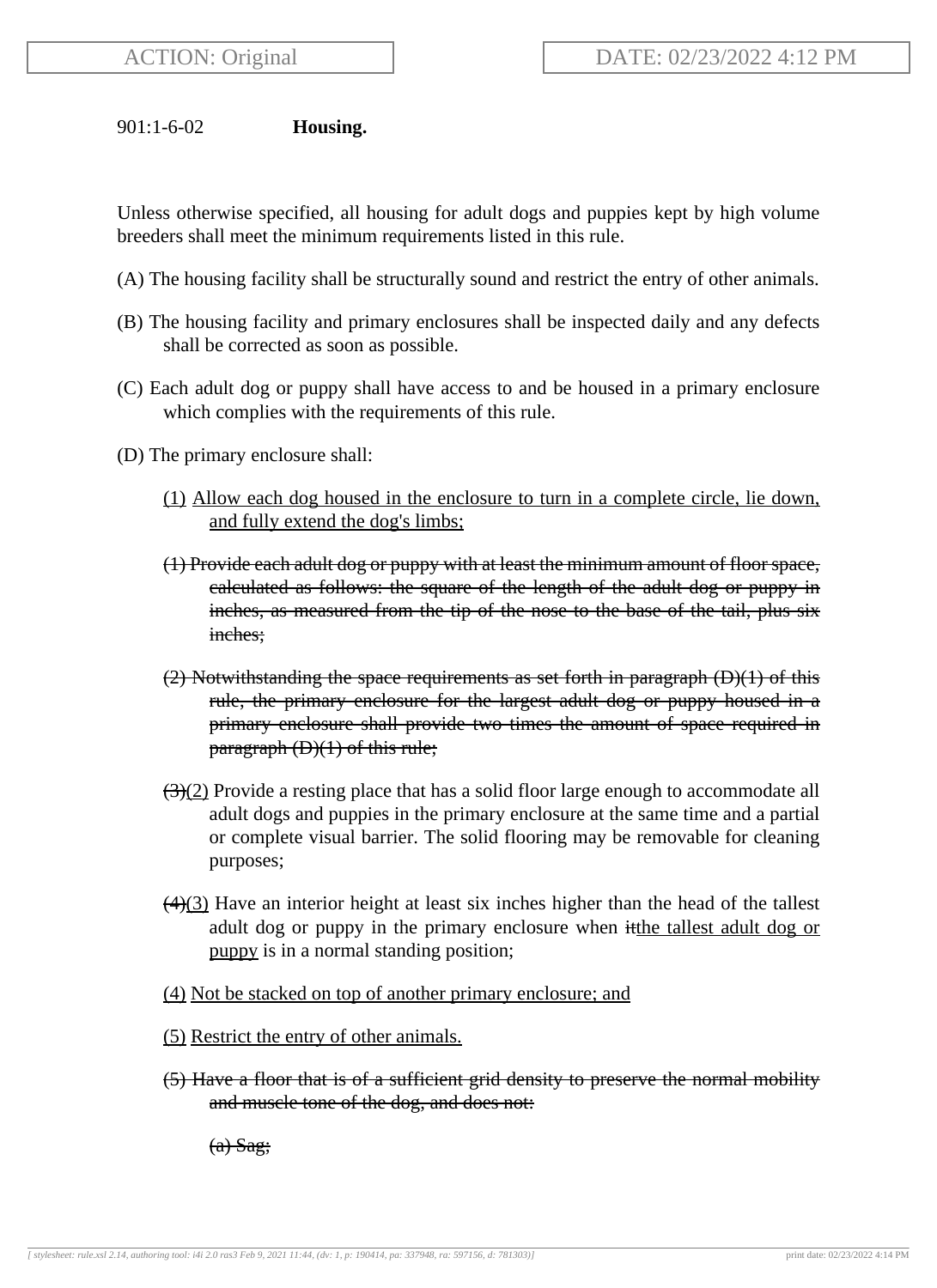(b) Bend; or,

(c) Bounce.

```
(E) Primary enclosure size.
```
As used in paragraphs  $(E)(1)$  and  $(E)(2)$  of this rule, "dog" means a puppy that is twelve weeks of age or older or an adult dog.

- (1) Prior to December 31, 2021, the primary enclosure shall provide each dog with a minimum amount of floor space, in square inches, that is equal to at least two times the following: the square of the length of the dog housed in the enclosure in inches, as measured from the tip of the nose to the base of the tail six inches.
- (2) On and after December 31, 2021, the primary enclosure shall provide each dog with a minimum amount of floor space, in square inches, that is equal to at least two times the following: the square of the length of the dog housed in the enclosure in inches, as measured from the tip of the nose to the base of the tail plus nine inches. For each additional dog that is kept or confined in a primary enclosure, the enclosure shall have additional floor space in square inches equal to the following: the square of the length of the dog housed in the enclosure in inches, as measured from the tip of the nose to the base of the tail plus nine inches.
- (3) On and after December 31, 2021, weaned puppies up to 12 weeks of age shall be housed in a primary enclosure with a minimum floor space calculated as follows: the square of the length of the puppy housed in the enclosure in inches, as measured from the tip of the nose to the base of the tail, plus six inches.

# (F) Flooring.

- (1) The primary enclosure shall have a floor that is of a sufficient grid density to preserve the normal mobility and muscle tone of the dog, and does not sag, bend, or bounce.
- (2) Open metal floors in primary enclosures shall be coated with a protective coating, and such coating may include but is not limited to plastic, fiberglass, or rubber.
- (3) On and after December 31, 2021, the following requirements regarding flooring shall apply:
	- (a) The minimum floor space provided in accordance with paragraph (E) of this rule shall be solid or consist of slats. If the floor space consists of slats, the high volume breeder shall ensure that all of the following apply: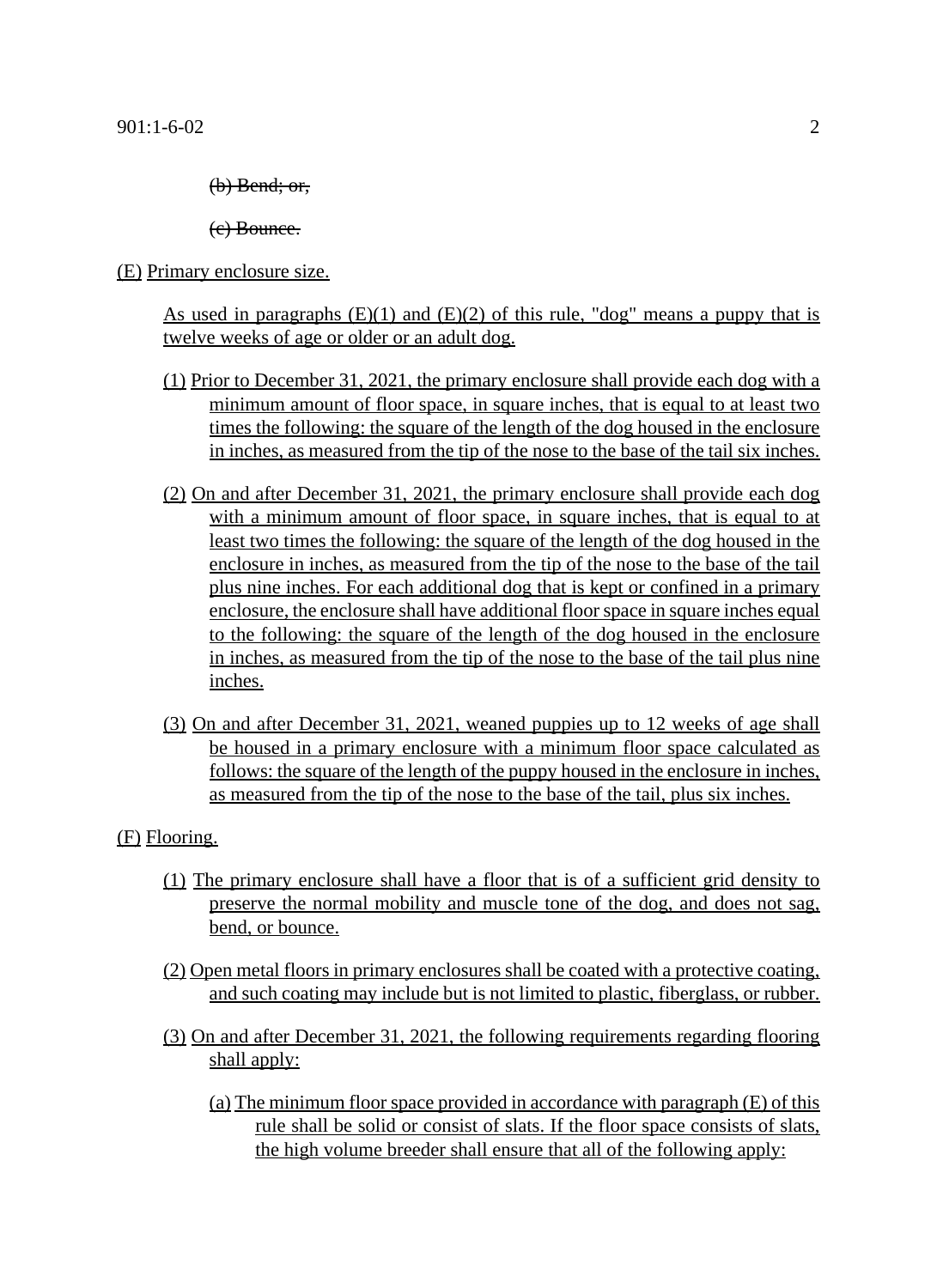(ii) The slats are not less than three and one-half inches in width.

(iii) All of the slats run in the same direction.

(iv) The floor is level.

### (b) Flooring shall:

- (i) Consist of materials that can be cleaned and sanitized.
- (ii) Be safe for the breed, size, and age of the dog.
- (iii) Be free from protruding sharp objects.
- (iv) Be designed so that the paw of the dog is unable to extend through or become caught in the flooring.
- (v) Not consist of metal wire, unless the metal is coated with another material and the outer diameter of the coated metal measures six gauge or thicker.
- (E) Open metal floors in primary enclosures shall be coated with a protective coating, and such coating may include but is not limited to plastic, fiberglass, or rubber.
- (F) Primary enclosures shall be positioned or protected in the housing facility so that dogs are not soiled by fecal matter or urine from above.
- (G) Existing facilities may continue to use primary enclosures in use on the effective date of this rule that do not meet the space requirements of paragraph (D) of this rule.
- (H) After December 31, 2016, all primary enclosures shall comply with paragraph (D) of this rule.
- (I) In the case of a catastrophic event, including but not limited to fire, flood, wind, or building collapse, any existing facility (including primary enclosures) may be replaced by new construction or repair that duplicates or exceeds the previous construction standards and size of the previous existing facility. After December 31, 2016, all existing facilities must comply with paragraph (D) of this rule.
- (J) In any event where the existing facility's license to operate as a high volume breeder as defined in  $(A)(1)$  of Sec. 956.04 of the Revised Code is not legally transferred by the Ohio department of agriculture to the existing facility's new owner, that housing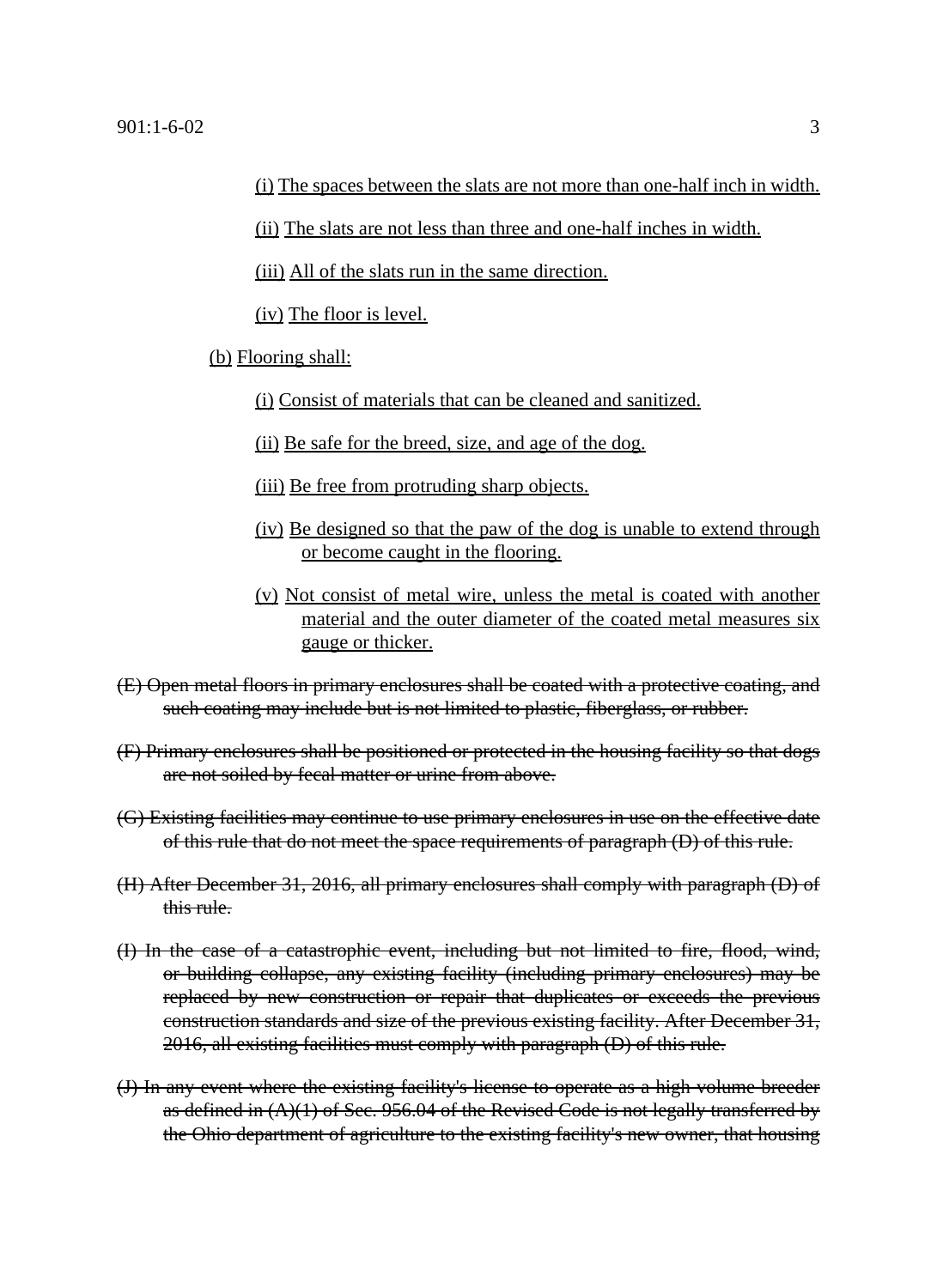facility shall meet the primary enclosure space requirements in paragraph (D) of this rule.

- (K) Floors in outside sheltered runs or outdoor housing which are made of absorbent bedding, sand, gravel, grass, or other similar material shall be raked or cleaned at least weekly.
- (L)(G) Temperature, ventilation, and lighting shall provide for the health and welfare of the dog by the following:
	- (1) If climatic or ambient temperatures pose a threat to the health and welfare of the adult dog or puppy, measures shall be taken to regulate the temperature to eliminate the threat. Outdoor housing cannot be used for dogs that cannot tolerate the prevalent temperatures without stress or discomfort, such as short haired breeds, sick, aged or young dogs that are not acclimated. The dog's dog's age, species, breed, overall health and acclimation to the environment shall be taken into consideration;
	- (2) Dry bedding or other methods of conserving body heat shall be provided when temperatures are below 50° F;
	- (3) Ventilation shall minimize drafts, odors, dust, ammonia levels, and moisture condensation;
	- (4) Lighting shall be uniformly diffused throughout the housing facility and provide normal day and night variations by natural or artificial source; and,
	- (5) Light intensity shall be sufficient for observation and cleaning.

 $\left(\frac{M}{H}\right)$  Indoor housing facilities shall:

- (1) Constitute an enclosure created by the continuous connection of a roof, walls, floor, and foundation;
- (2) Be sufficiently heated and cooled when necessary to protect the dogs from temperature or humidity extremes and to provide for their health and welfare; and
- (3) Have at least one door for entry and exit that can be opened and closed, and windows to provide natural light which shall be covered with a transparent material such as glass or hard plastic; and,
- (4) If equipped with doors and windows that open, they shall be screened to minimize fly infestations.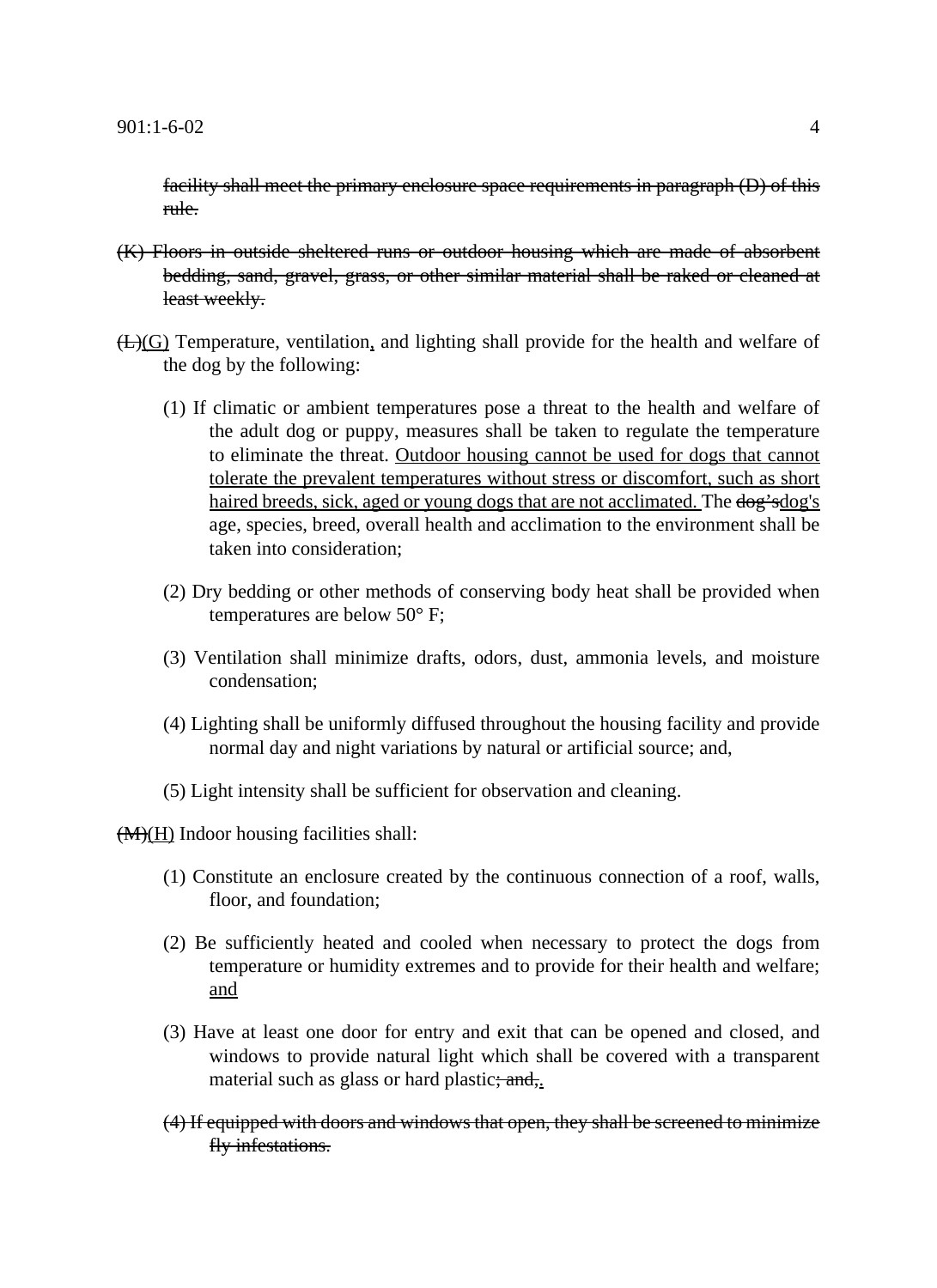### 901:1-6-02 5

 $(N)(I)$  Sheltered housing facilities shall meet the following requirements:

- (1) The sheltered part of the housing facility shall be ventilated by windows, doors, vents, fans; a combination of these; or by air conditioning;
- (2) The sheltered part of the housing facility shall be sufficiently heated and cooled when necessary to protect the dogs from temperature or humidity extremes to provide for their health and welfare; and,
- (3) Outdoor runs shall offer enough protection from the natural elementsdirect sunlight to accommodate all dogs housed in the primary enclosure in the event indoor access is denied.

 $\left(\frac{\Theta}{J}\right)$  Outdoor housing facilities shall:

- (1) Be used only if approved by a veterinarian;
- $\left(\frac{1}{2}\right)$  Include one or more shelter structures that protect adult dogs or puppies from the natural elements and are accessible to each adult dog or puppy in each outdoor facility; and,
- $\left(\frac{2}{3}\right)$  Have shelters that are large enough to allow eachall adult dogdogs or puppypuppies in the shelter structure to sit, stand, and lie in a normal manner, and to turn about freely.
- (P) Outdoor housing cannot be used for dogs that cannot tolerate the prevalent temperatures without stress or discomfort, such as short haired breeds, sick, aged or young dogs that are not acclimated.
- $(\Theta)(K)$  Whelping areas shall be provided for all female adult dogsdams with litters and which meet the following requirements:
	- (1) Allows the femaledam to lie fully recumbent, stand, turn around and have freedom of position and movement;
	- $(2)$  Contains all puppies during whelping;
	- (3) Provides some form of solid flooring;
	- (4) Provides insulation or heat source to prevent dissipation of heat from the whelping area so that all puppies are able to maintain appropriate body temperature;
	- (5) Permits the dam to temporarily move away from the puppies as the dam chooses;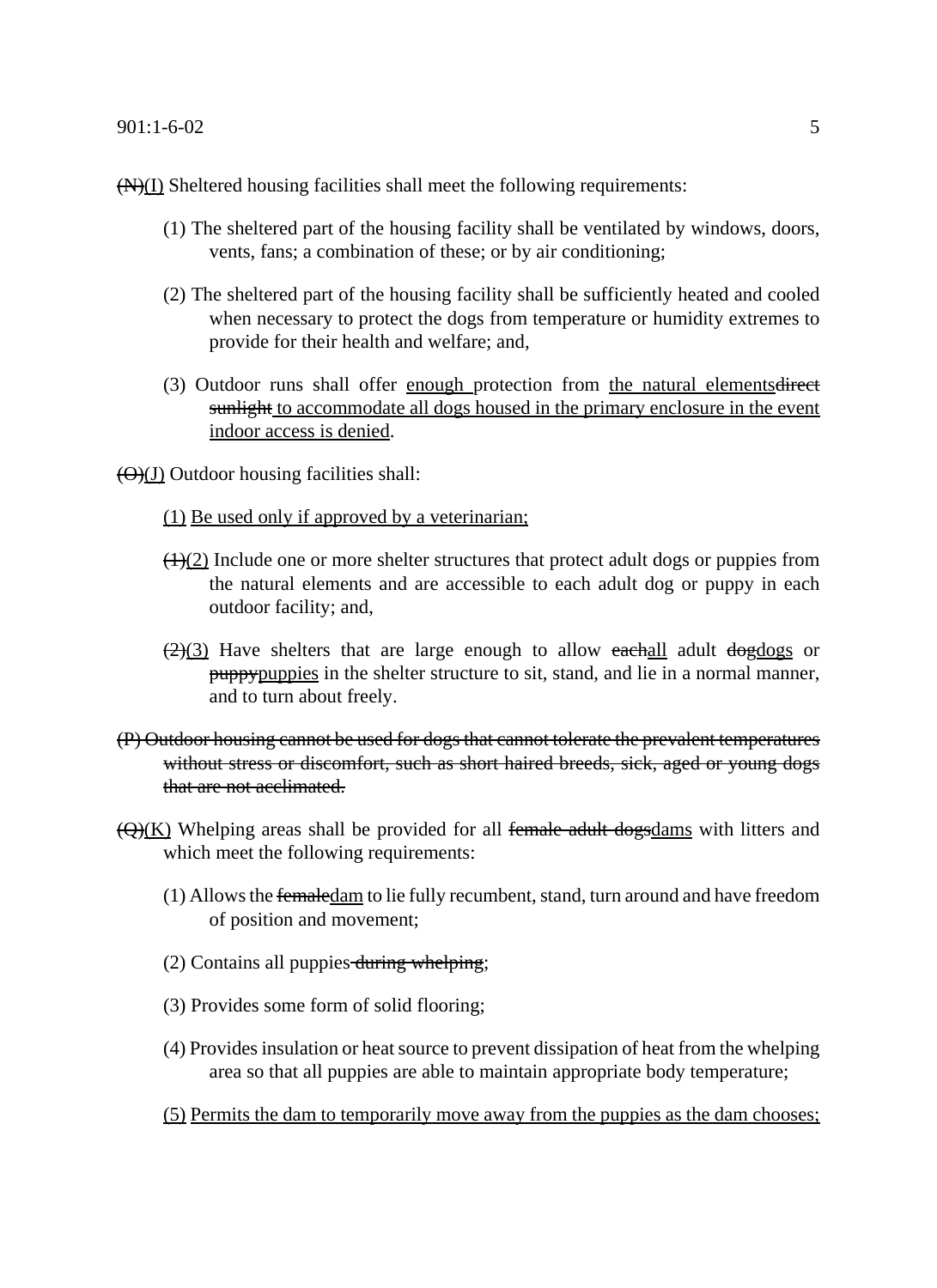- (6) Ensures that no other animals inhabit the whelping area other than the dam and the puppies;
- $\left(\frac{5}{2}\right)$  Provides the dam and the puppies daily positive physical contact with people; and,
- (8) Meets the minimum floor space requirements outlined in paragraph (E) of this rule.
- $(6)$  In addition to the minimum space requirement in paragraph  $(D)(1)$  of this rule, each female with nursing puppies shall be provided a minimum of five percent additional amount of floor space for each puppy. The attending veterinarian may require more floor space as necessary.
- $(R)(L)$  Storage areas shall be designed and maintained to protect medicines,  $drugs$ , bedding, or other supplies from deterioration, contamination, and vermin infestations.

(M) Cleaning.

- $(S)(1)$  Fecal and food Excreta, dirt, grime, and other waste shall be removed from inside and under the primary enclosures daily at least once per day.
- (2) Areas, other than the primary enclosure, where dogs are permitted are cleaned at least weekly.
- $(\overline{T})(3)$  Hard surfaces with which the adult dogs or puppies come into contact with shall be cleaned daily and disinfected a minimum of once every two weeks with a cleaning solution safe for adult dogs or puppies.
- $H_{\text{H}}(4)$  Housing facilities shall be equipped with disposal facilities and drainage systems that are constructed and operated so that fecal waste, urine, and water are rapidly eliminated from primary enclosures and adult dogs or puppies stay dry.

(5) Areas under outside sheltered runs shall be raked or cleaned at least weekly.

- $(V)(N)$  Permanent tethering of adults adulted dogs or puppies to any object is prohibited for use as primary enclosure.
- $(W)(O)$  Adult dogs or puppies that are housed in the same primary enclosure shall be compatible with the following restrictions:
	- (1) Females in heat (estrus) shall not be housed in the same primary enclosure with males, except for breeding purposes;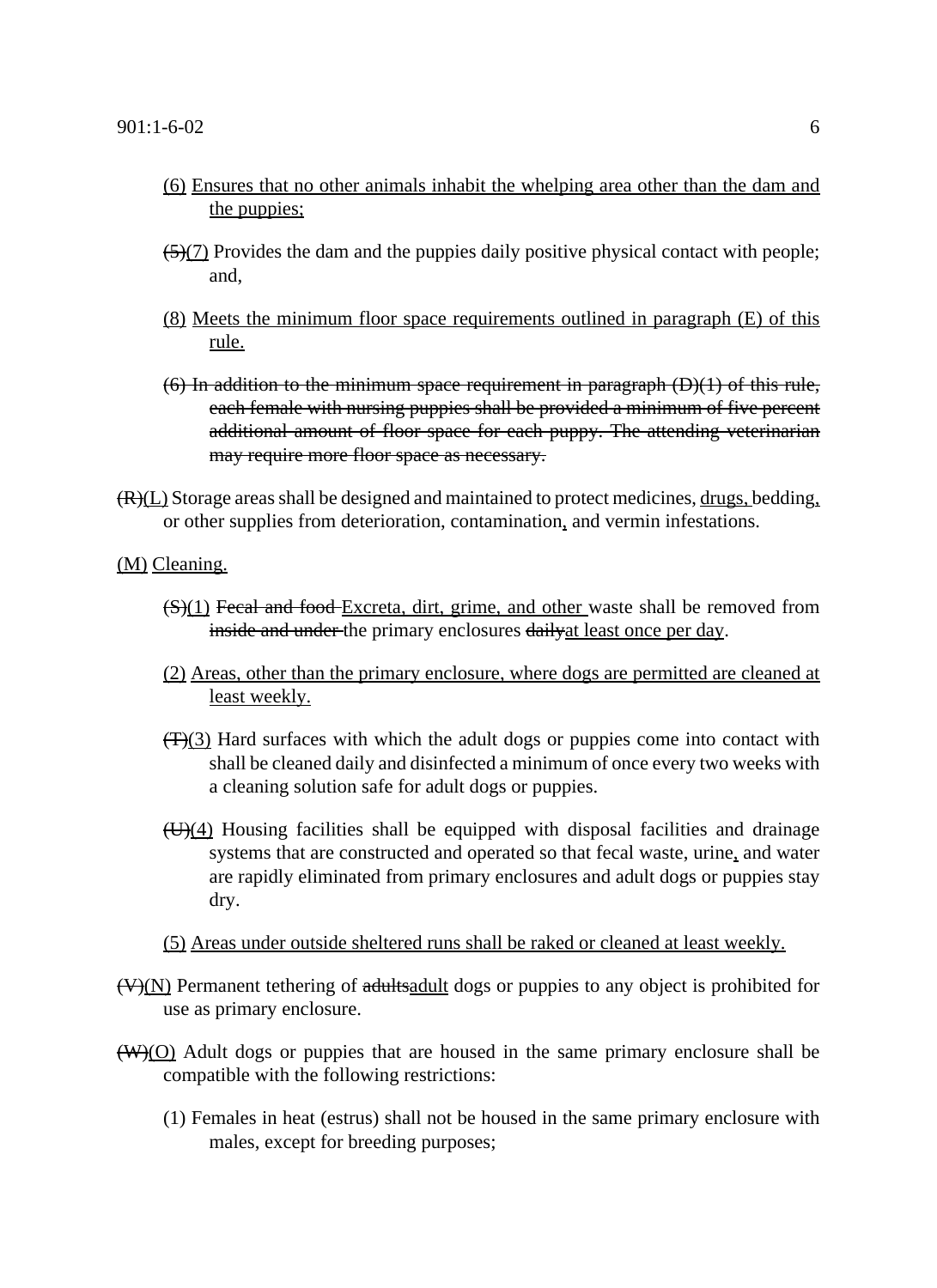- (2) Any adult dog or puppy exhibiting a vicious or overly aggressive disposition shall be housed separately;
- (3) The introduction of a new adult dog or puppy to an existing group of adult dogs or puppies housed together in the same facility or primary enclosure shall be done in a manner to minimize distress and aggression.
- (4) Puppies 4four months of age or less may not be housed in the same primary enclosure with adult dogs other than their dams or foster dams.
- (X) An effective program for the control of insects, external parasites affecting adult dogs or puppies, and birds and mammals that are pests shall be established and maintained in the housing facility and primary enclosures.
- $(\overline{Y})(P)$  Each housing facility shall have a contingency plan conspicuously posted in case of emergencies, including but not limited to wind, fire, flood, or building collapse.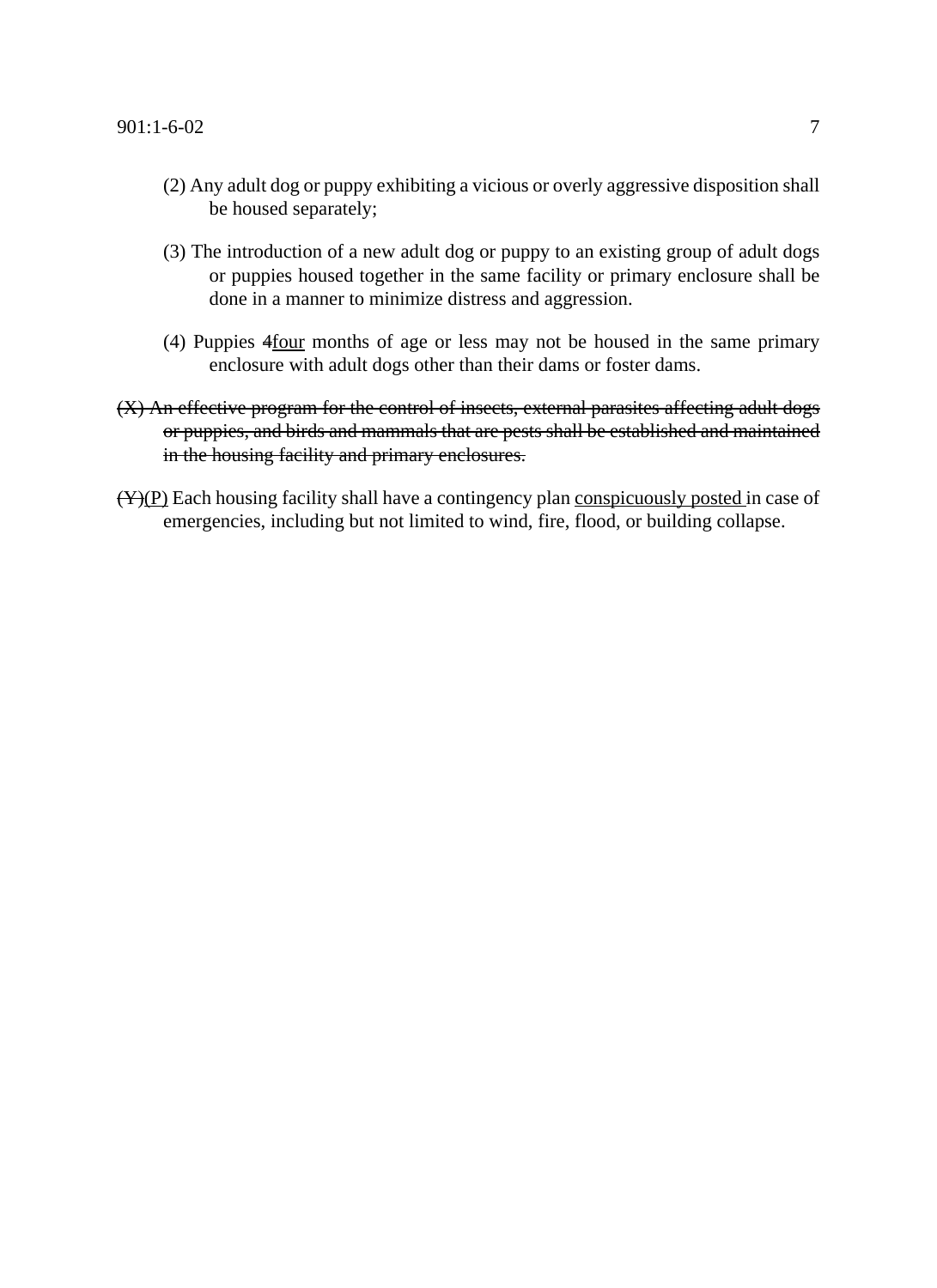Five Year Review (FYR) Dates: 2/23/2022

Certification

| Promulgated Under:            | 119.03     |
|-------------------------------|------------|
| <b>Statutory Authority:</b>   | 956.03     |
| <b>Rule Amplifies:</b>        | 956.03     |
| <b>Prior Effective Dates:</b> | 10/10/2013 |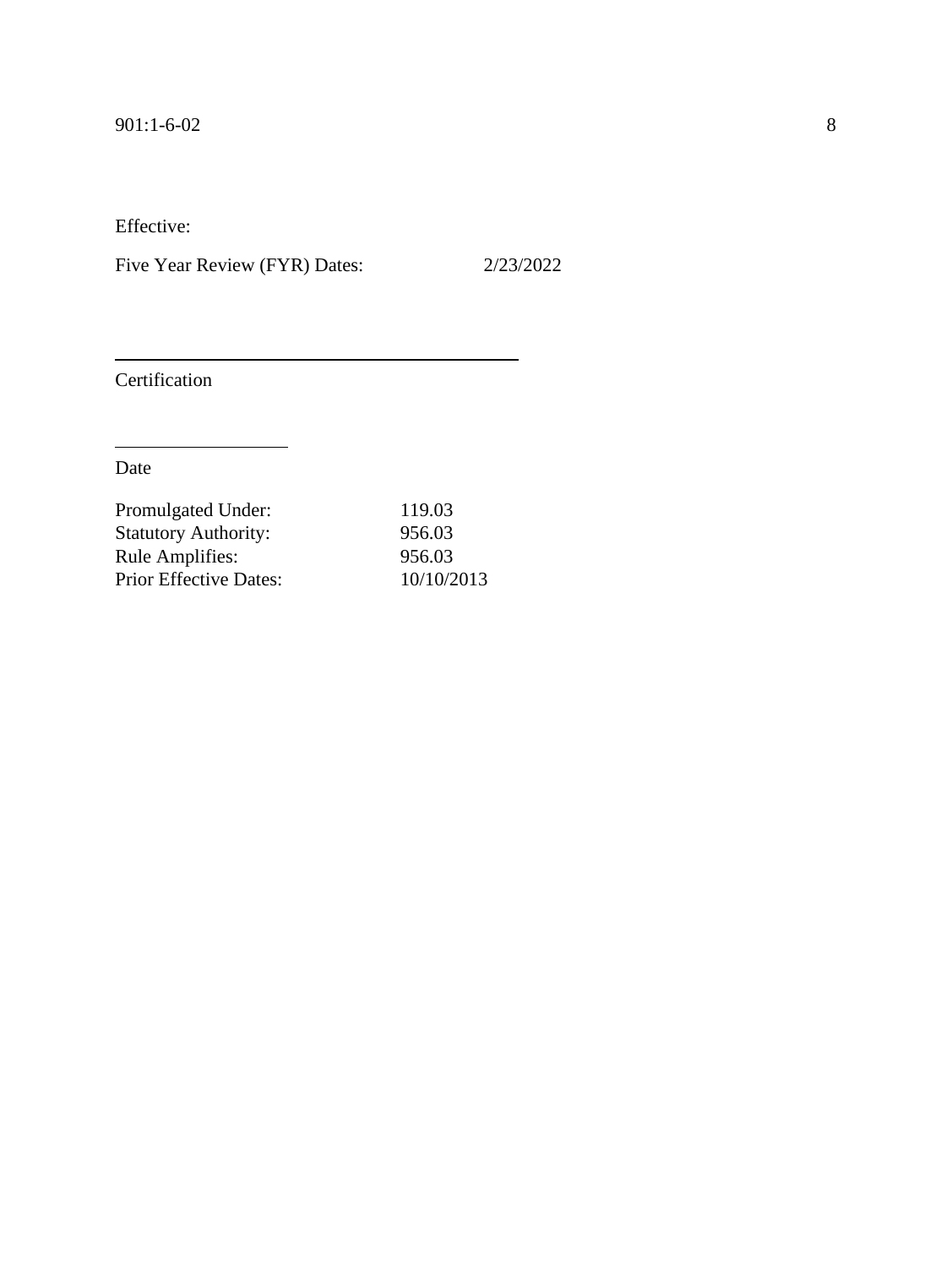# 901:1-6-03 **Socialization and exercise.**

Unless otherwise specified, this rule applies to all adult dogs and puppies kept by high volume breeders.

- (A) Puppies shall have positive human physical contact during the first sixteen weeks of life to facilitate their social development.
- (B) All adult dogs or puppies shall be provided with at least fifteen minutes of daily positive human contact and socialization beyond that which occurs during feeding and cleaning time. Human contact includes both verbal and tactile stimulation in a positive and beneficial manner.
- (C) All adult dogs or puppies housed singly shall be provided daily with visual contact with other adult dogs, puppies, or humans; unless prohibited by the attending veterinarian.
- (D) All adult dogs and puppies shall be provided some form of effective enrichment daily in the adult dog and puppies primary enclosure. Effective environmental enrichment includes any breed-specific inanimate object that promotes psychological simulation.
- (E) Adult dogs or puppies shall not be segregated for extended periods of time in a manner devoid of any visual contact with other adult dogs or puppies.
- (F) All adult dogs and puppies shall be provided with an opportunity for daily exercise of at least thirty minutes. However, this requirement does not apply to an expectant female dog beginning fifty-two days after the first breeding date until the dog gives birth, a postpartum female dog, or any other dog as directed by a veterinarian.
- (G) All adult dogs and puppies shall have an opportunity to safely access the outdoors during daylight hours. However, this requirement does not apply to an expectant female dog beginning fifty-two days after the first breeding date and until the dog gives birth, a female dog that is nursing, or a puppy that is younger than twelve weeks of age.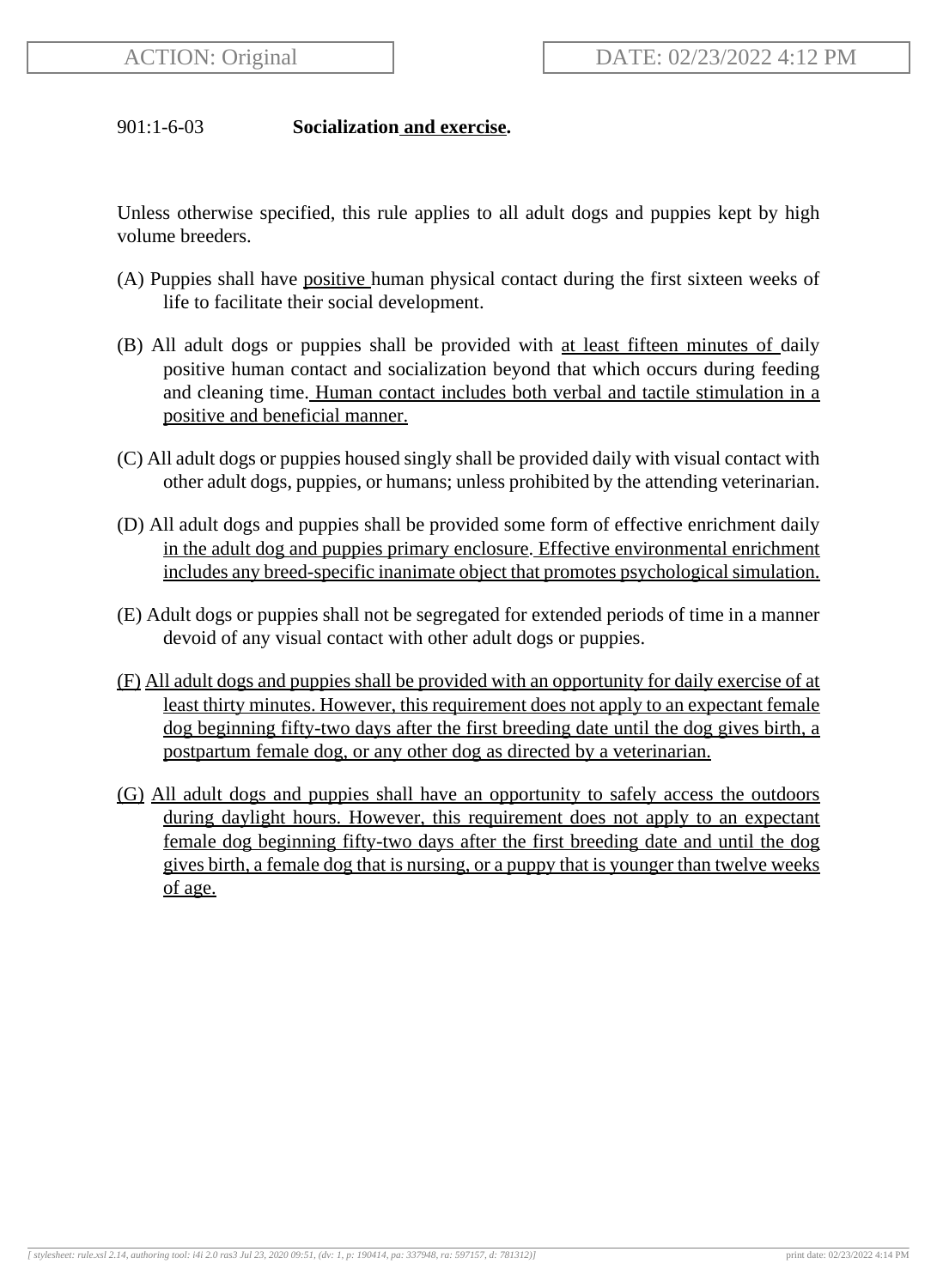Five Year Review (FYR) Dates: 2/23/2022

Certification

| Promulgated Under:            | 119.03     |
|-------------------------------|------------|
| <b>Statutory Authority:</b>   | 956.03     |
| <b>Rule Amplifies:</b>        | 956.03     |
| <b>Prior Effective Dates:</b> | 10/10/2013 |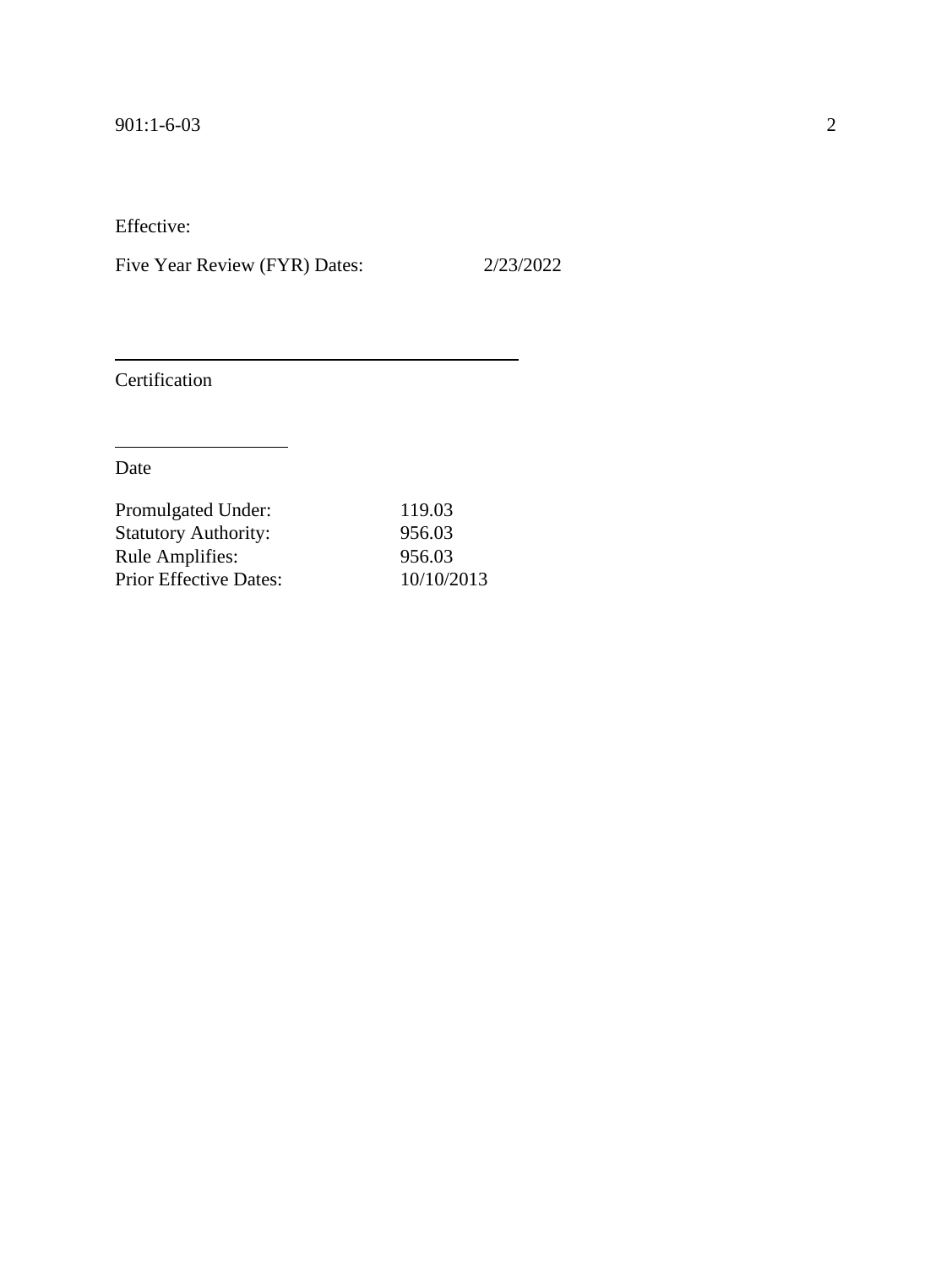## 901:1-6-04 **Food and water.**

Unless otherwise specified or unless otherwise directed by a veterinarian, this rule applies to all adult dogs and puppies kept by high volume breeders.

- (A) Dogs shall receive food at least once daily two times per day that is of sufficient quantity and quality to ensure maintenance of normal body condition and weight.
- (B) Dogs shall receive access to clean  $\frac{drinkablepotable}{dt}$  water on a continual basis  $\frac{dr}{dt}$ less than twice daily for a minimum of one hour as breed appropriate and that is of sufficient quantity and quality to ensure maintenance of normal body condition and/ orand growth.
- (C) Water bottles with ball dispensers shall notcannot be used as the only source of water, except during transportation.
- (D) Food and water receptacles shall be kept clean and sanitary.
- (E) Food provided shall be unspoiled and uncontaminated.
- (F) A nutritional plan shall be developed with veterinary guidance.
- (G) The appropriate number and size of food and water receptacles shall be provided to ensure access by all adult dogs and puppies in the housing facility.
- (H) All food and water equipment shall be inspected on a weekly basis and maintained in working condition.
- (I) Opened food shall be stored in leak proof containers with tightly fitting lids to protect them from spoilage, vermin infestation and contamination.
- (J) Unopened food shall not be stored on the floor.
- (K) Water and food may be restricted or withheld temporarily for purposes of:
	- (1) Preparation for administration of medication in the water; and,
	- (2) Specific management practices under veterinary direction.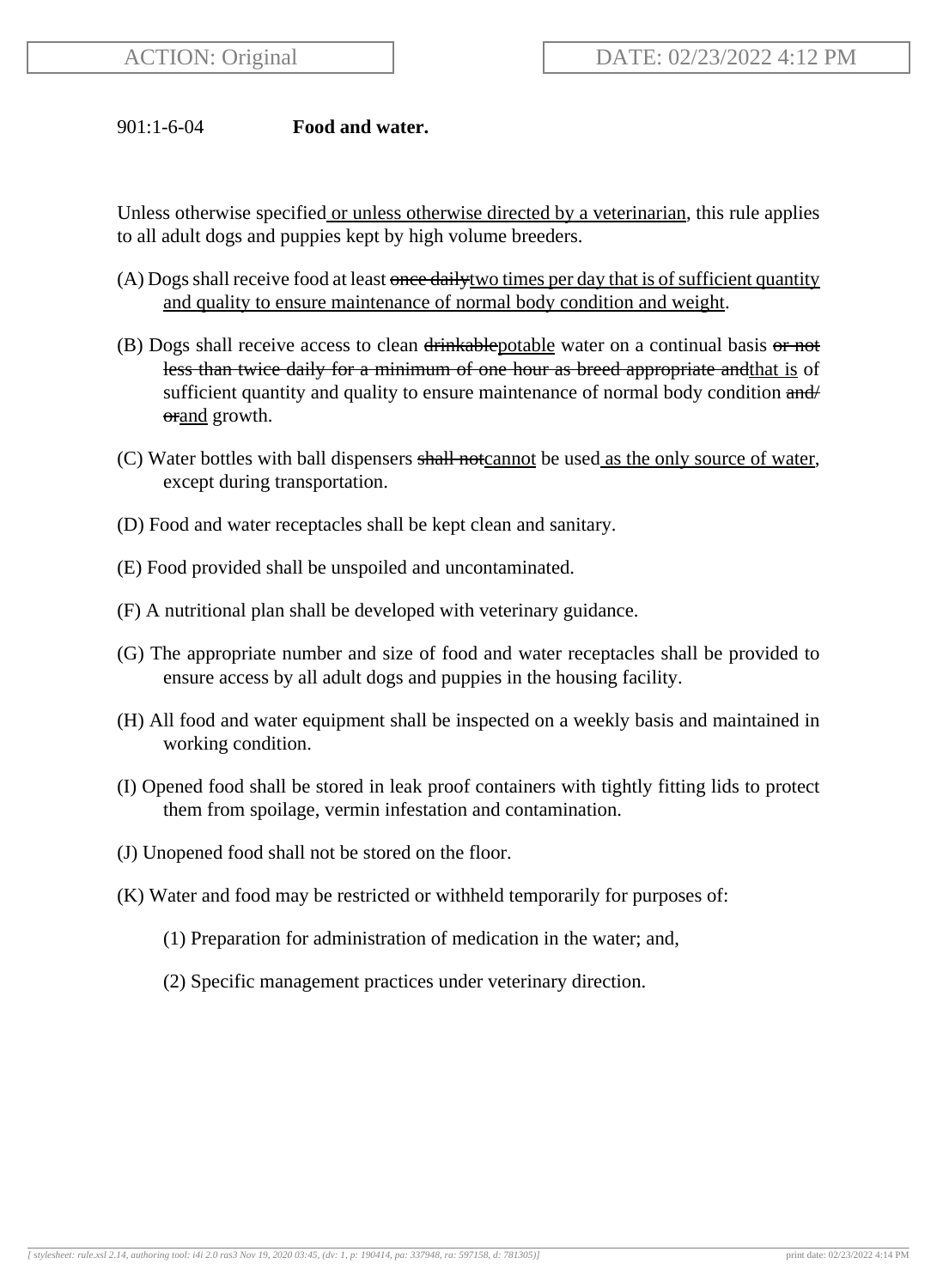Five Year Review (FYR) Dates: 2/23/2022

Certification

| Promulgated Under:            | 119.03     |
|-------------------------------|------------|
| <b>Statutory Authority:</b>   | 956.03     |
| <b>Rule Amplifies:</b>        | 956.03     |
| <b>Prior Effective Dates:</b> | 10/10/2013 |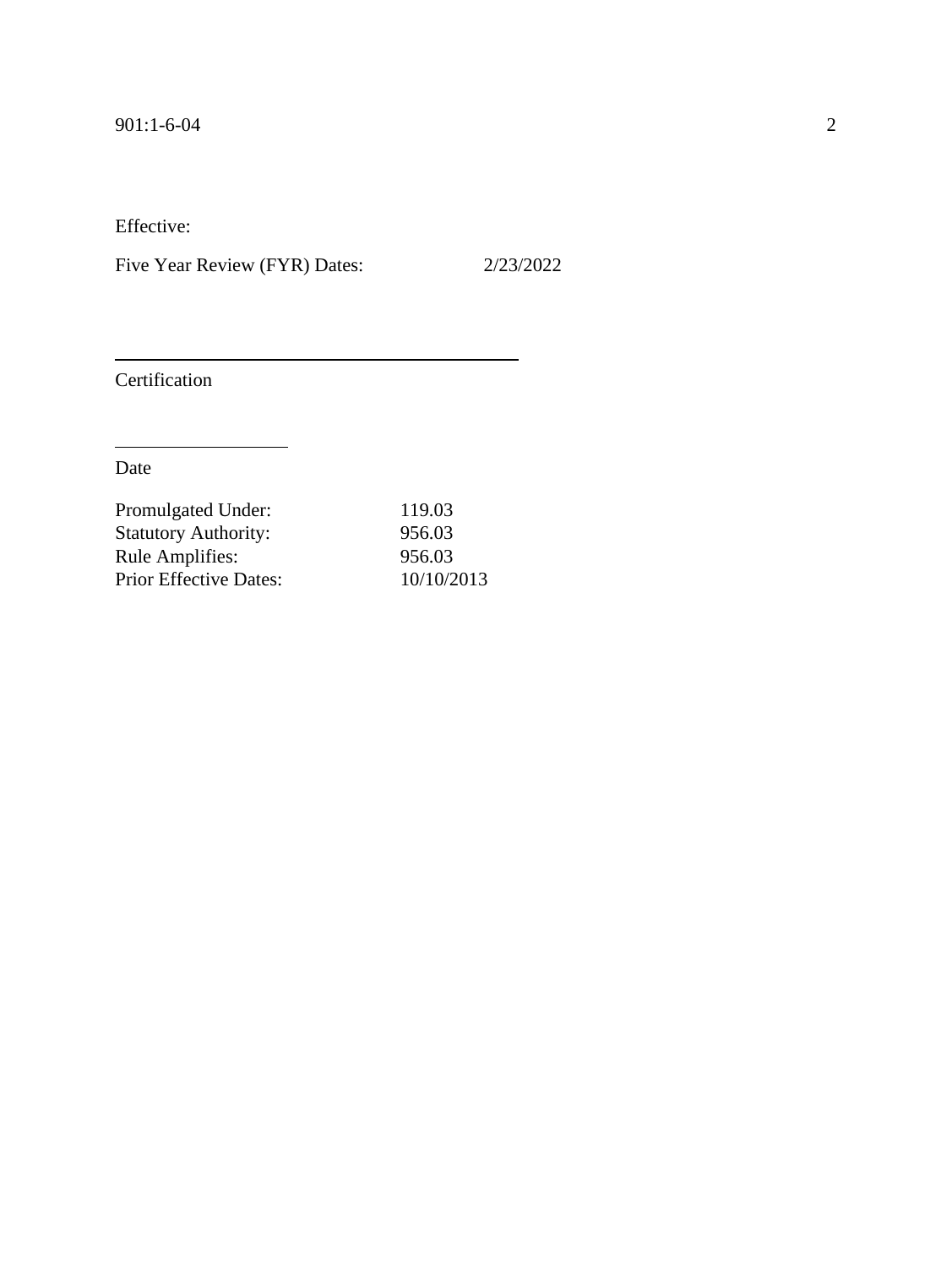901:1-6-05 **Health.**

Unless otherwise specified, this rule applies to all adult dogs and puppies kept by high volume breeders.

- (A) Each All high volume breeder breeders of an adult dog or puppy shall have a valid veterinary-client-patient-relationship with a licensed veterinarian.
- (B) The attending veterinarian shall:
	- (1) Visit each housing facility a minimum of one time per calendar year;
	- (2) Conduct a physical exam of each adult dog and puppy six months of age and older at the time of the yearly inspection; and,
	- (3) Provide a written annual plan requiring care for the adult dogs and puppies which shall include but is not limited to:
		- (a) Exercise;
		- (b) Nutritional plan;
		- $(b)(c)$  Behavior and social needs; and,
		- (d) A vaccination and parasite control program that is consistent with the recommendations of the American veterinarian medical association or the American animal hospital association;
		- $(e)(e)$  Health care to include a brucella canis monitoring plan developed by the kennel veterinarianapproved by the Ohio department of agriculture and, if applicable, the procedures procedure for dew claw removal and tail docking.
			- (i) The monitoring and surveillance plan must provide for the following:
				- *(a)* Whole kennel testing for kennels in the first year of Ohio department of agriculture high volume dog breeding licensure;
				- *(b)* Testing of any new additions, both natural and acquired;
				- *(c)* Provision for addressing B. canis in semen to be used in the kennel; and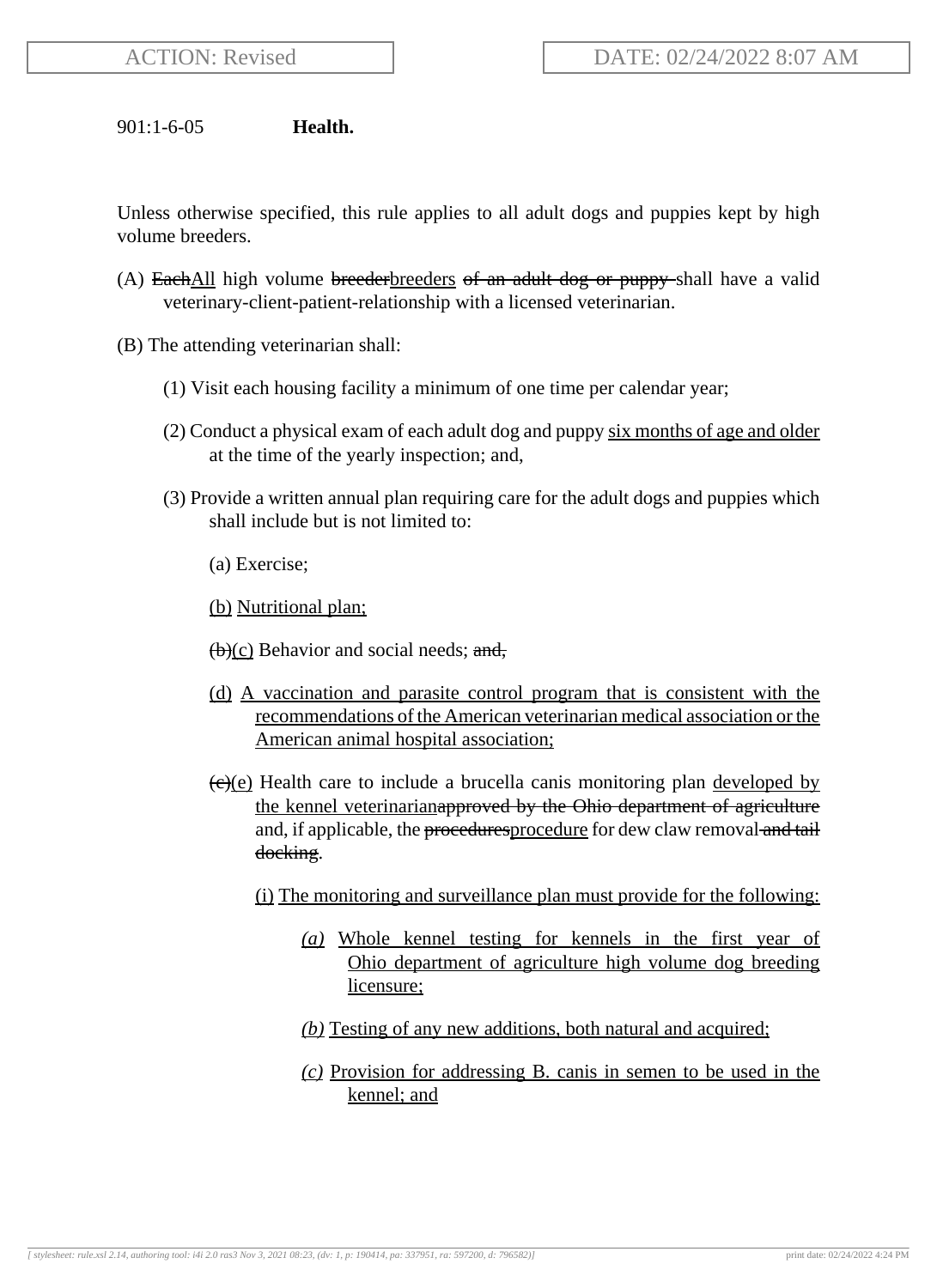- *(d)* The B. canis rules outlined in rules 901:1-5-12 and 901:1-5-13 of the Administrative Code shall be taken into consideration by the veterinarian during the development of the monitoring and surveillance plan.
- (f) An effective program for the control of insects, external parasites affecting adult dogs or puppies, and birds and mammals that are pests shall be established and maintained in the housing facility and primary enclosures.

(C) Health monitoring and biosecurity.

 $(\Theta(1))$  Adult dogs and puppies are to be monitored by the high volume breeder regularly for evidence of disease, injury, or improper or inadequate care. Corrective measures, under veterinary guidance, shall be taken by the high volume breeder when evidence is found of any of these conditions.

Corrective measures, under veterinary guidance, shall be taken by the high volume breeder when evidence is found of any of these conditions.

- (D)(2) New or diseased adultAll dogs orand puppies shall be isolated and handled to minimize distress and appropriate biosecurity measures shall be taken to minimize the likelihood of spreading disease to other adult dogs or puppies.
- (3) Any dystocia or difficult labor event shall receive timely attention by the high volume breeder and, if necessary, veterinary intervention.

(D) Breeding.

- (1) If the dog is a female, breed the dog only if the dog has maintained a normal body condition and has been declared healthy by a veterinarian following a physical examination. The physical examination must take place after the previous litter of puppies has been weaned and before the female is bred again. A "breeding cycle" is from once a female weans a litter of puppies until the female weans the next litter of puppies. Therefore, the physical exam shall occur after weaning, but before the subsequent breeding. Physical examinations conducted on female dogs that are pregnant, whelping (surgical and non-surgical), or nursing puppies do not meet this requirement.
- (2) If the dog is a female, ensure that the dog does not produce more than eight litters in the female's lifetime.
- (E) All of the following grooming requirements shall be met:
	- (1) All adult dogs' and puppies' haircoats free of mats, tangles, and debris;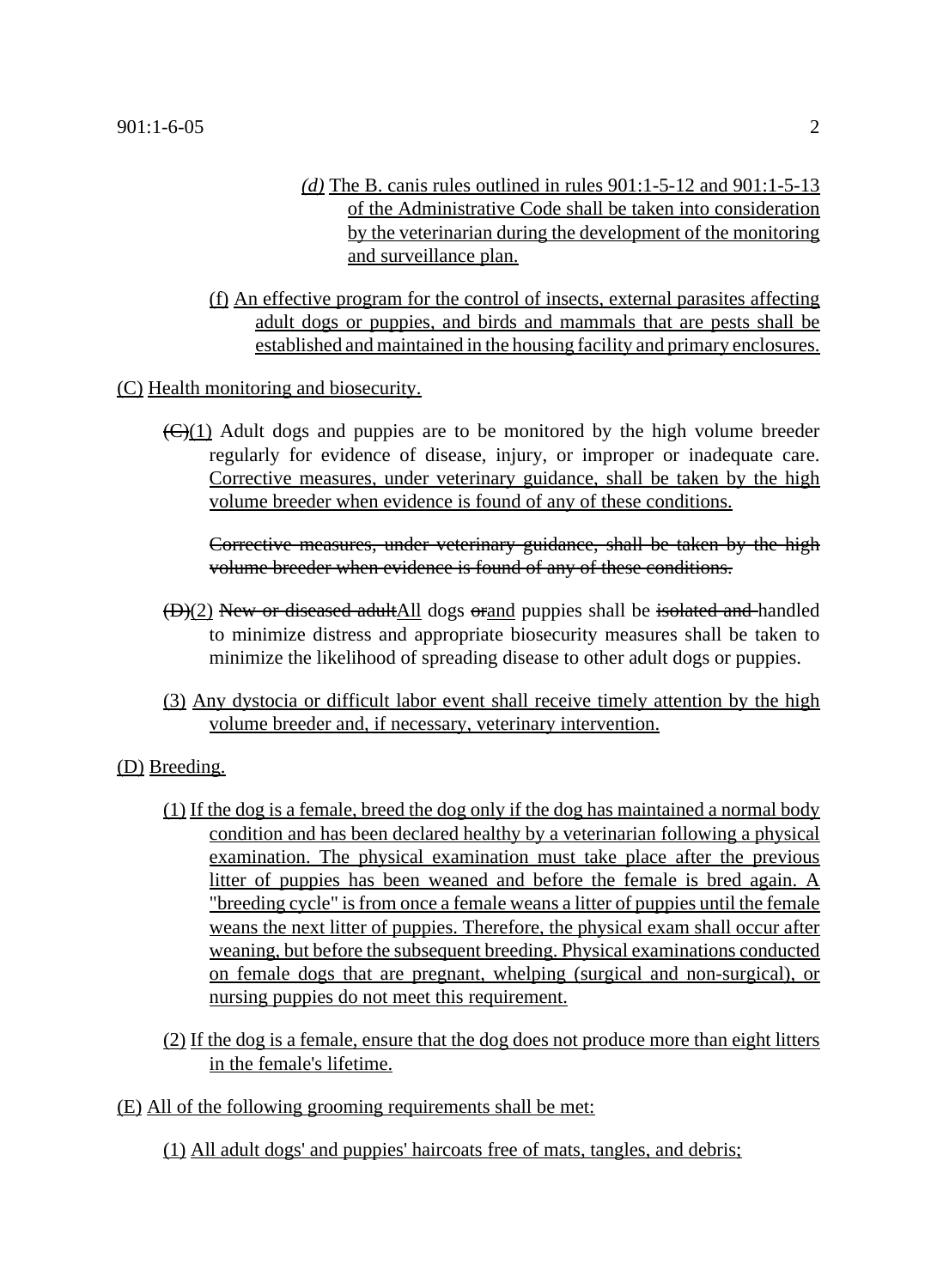- (2) Toenails kept at a length that does not cause discomfort, abnormal posture, or movement; and
- (3) Grooming performed on a frequency that prevents hair growth from limiting normal functions including, but not limited to, vision, hearing, and mobility.
- (E) All personnel shall wash their hands after handling any infected or contagious adult dog or puppy.
- (F) Under the direction of the attending veterinarian, an isolation area shall be provided for any female adult dog that aborts or has a still birth. Such isolation area shall prevent any contact or exposure to any other adult dogs or puppies in the kennel.
- (G) No adult dog or animal known to be positive for brucella canis shall be offered for sale, trade or barter; or otherwise be removed from the premises.
- (H) Adult dogs or puppies suspected to be infected with brucella canis shall be isolated and appropriate biosecurity measures approved by the attending veterinarian shall be implemented.
- (I) Puppies born to suspected brucella canis infected dams shall not be offered for sale, trade or barter; or be removed from the premises unless negative test results are obtained for the dam.
- (J) All areas that have been exposed to an abortion or a still born case shall be disinfected prior to any adult dog or puppy being placed in that area.
- (K) Any dystocia or any other difficult labor event shall receive timely attention by the high volume breeder and, if necessary, veterinary intervention.
- (L) Adult dogs or puppies over twelve weeks of age, except females with litters, which do not have normal mobility or muscle tone development appropriate for age, sex, and breed shall regularly be provided exercise activities to correct the condition.
- (M) If, in the opinion of the attending veterinarian, it is inappropriate for certain dogs to exercise because of their health or condition, such adult dogs may be exempted from meeting the requirement. Such exemption shall be documented in writing by the attending veterinarian.
- $(H)(F)$  Surgical procedures, except between two to five days of age the removal of the dew claw and tail docking, shall only be performed by a licensed veterinarian.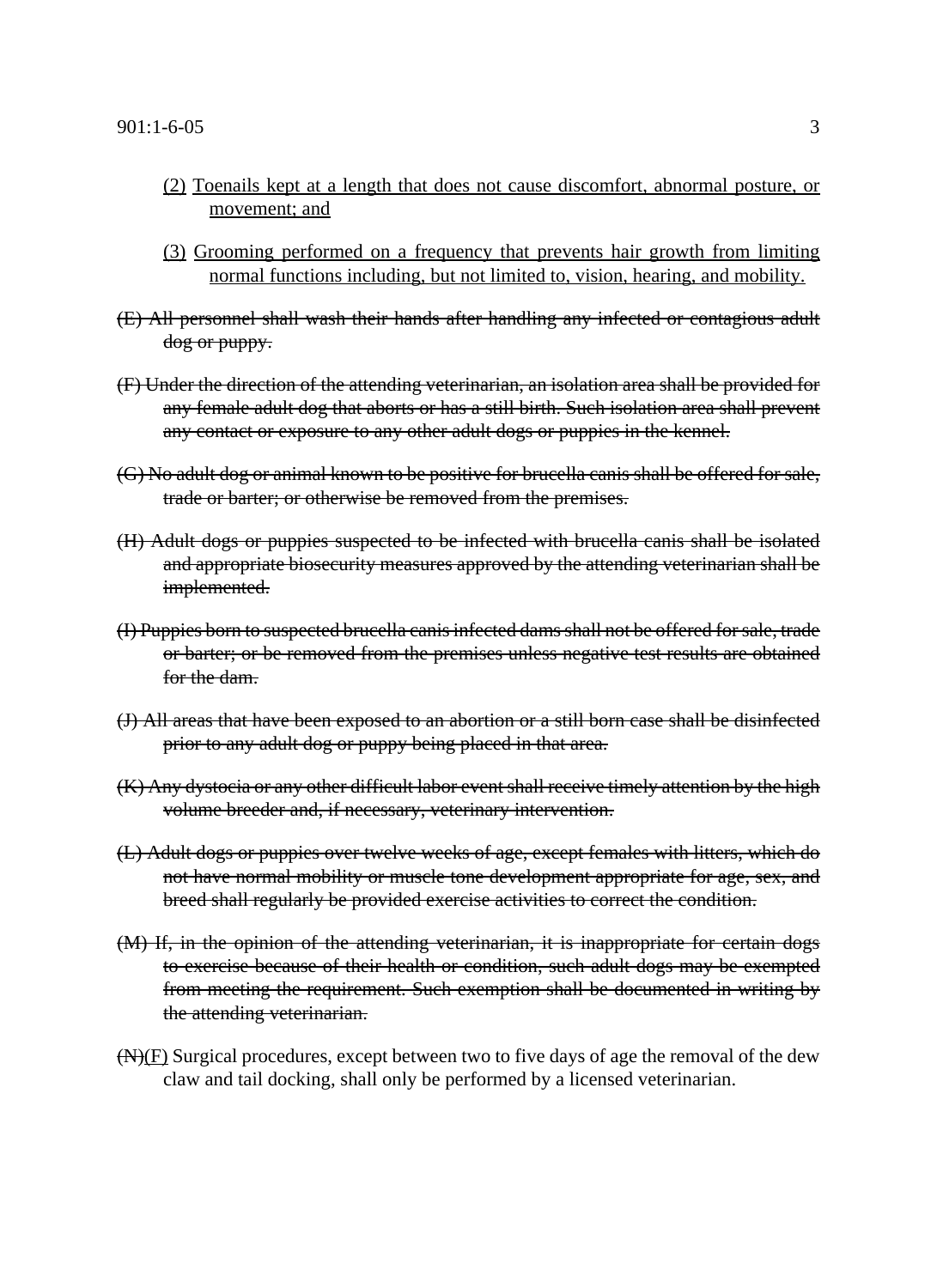- $\Theta$ (G) Prescription drugs shall only Drugs will be administered as directed by the attending veterinarian and consistent with the labeled directions and all applicable state and federal lawlaws.
- (P)(H) Euthanasia shall follow the American veterinary medical association guidelines for when and how to conduct cuthanasia; and cuthanasia shallonly be performed by or under the supervision of a licensed veterinarian.
- (I) Adult dogs or puppies may only be transported in commerce if the adult dogs or puppies are at least eight weeks of age and have been weaned.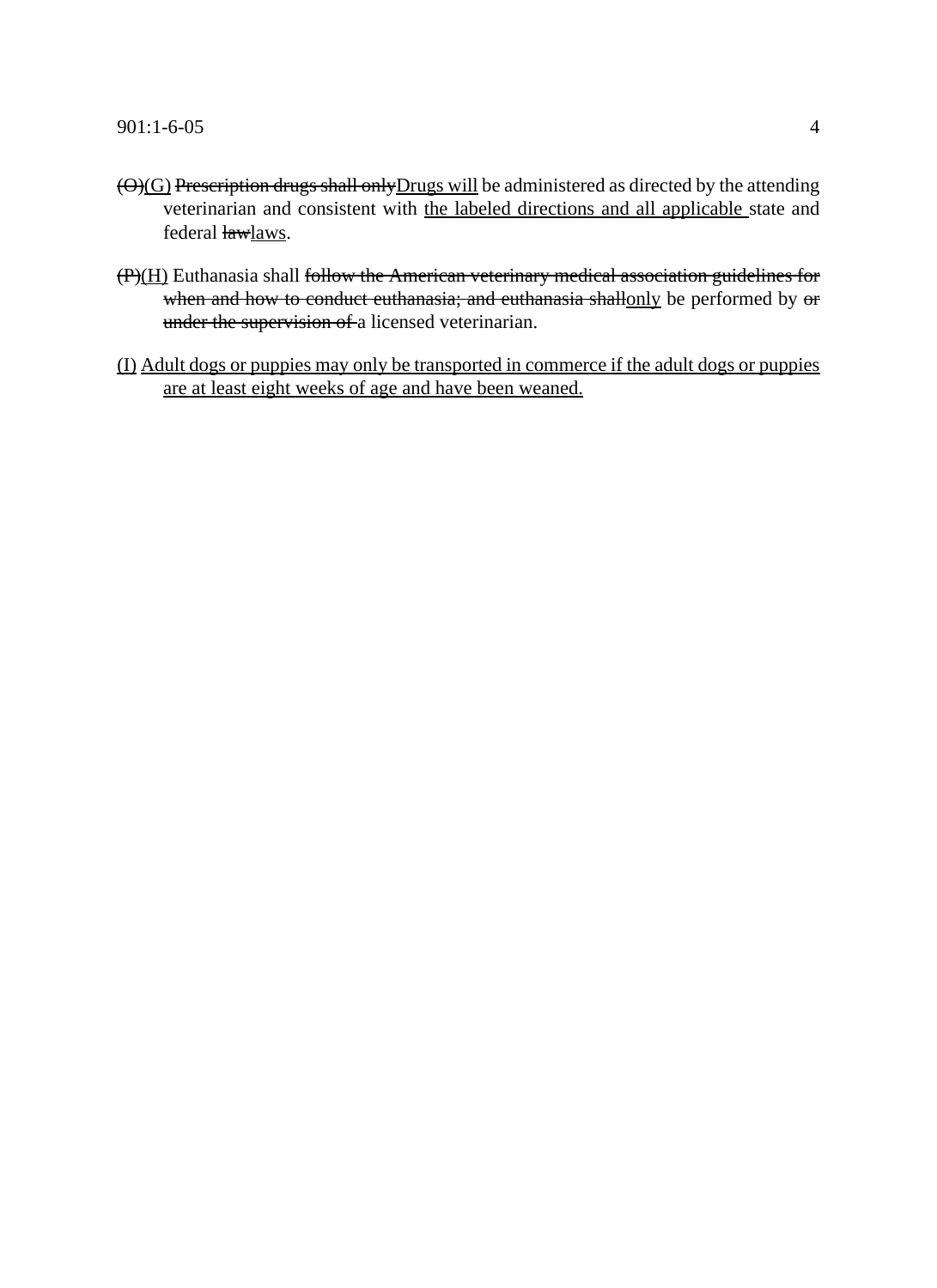Five Year Review (FYR) Dates: 2/23/2022

Certification

| Promulgated Under:            | 119.03     |
|-------------------------------|------------|
| <b>Statutory Authority:</b>   | 956.03     |
| <b>Rule Amplifies:</b>        | 956.03     |
| <b>Prior Effective Dates:</b> | 10/10/2013 |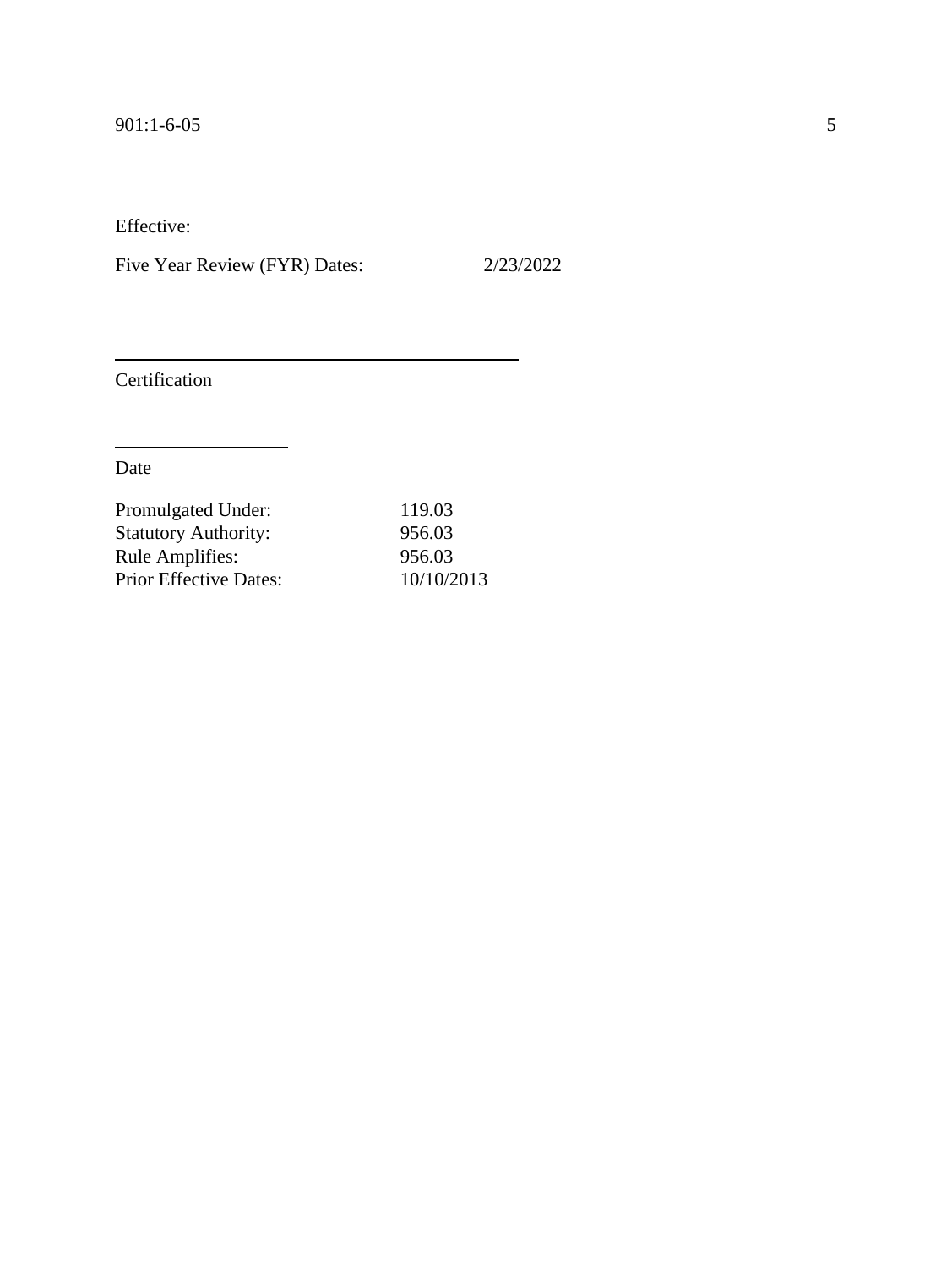## TO BE RESCINDED

## 901:1-6-06 **Transportation.**

Unless otherwise specified, this rule applies to all adult dogs and puppies kept by high volume breeders.

- (A) Transportation of adult dogs or puppies shall comply with the United States Animal Welfare Act Transportation Standards.
- (B) All adult dog and puppy shipments and certifications shall be in compliance with all applicable state, national, or international requirements.
- (C) Adults dogs or puppies may only be transported in commerce if:
	- (1) The transport is to a USDA registered research facility; or,
	- (2) The adult dog or puppy is at least eight weeks of age and has been weaned.
- (D) After the exchange of ownership of adult dogs or puppies from the breeder or owner to the next party, that party shall retain possession and ownership for a minimum of twenty four hours before another exchange of ownership can occur.
- (E) Adult dog or puppy transportation shall be conducted in a manner that is safe, wellplanned, coordinated, and which minimizes distress to the adult dogs or puppies.
- (F) Primary enclosures used to transport adult dogs or puppies shall:
	- (1) Be strong enough to contain the adult dogs or puppies securely; provide enough space to turn about normally while standing and to stand and sit erect; to lie in a natural position comfortably; and constructed to withstand the normal rigors of transportation;
	- (2) Have no sharp points, edges, or protrusions in the interior that could injure the adult dog or puppy;
	- (3) Securely contain the adult dog or puppy within the enclosure and not allow the adult dog or puppy to put any part of its body outside the enclosure in a way that could result in injury to itself, to handlers, or to persons or animals nearby;
	- (4) Allow the adult dog or puppy to be easily and quickly removed from the primary enclosure for transportation in an emergency; and,
	- (5) Be clearly marked on top and on one or more sides with the words ``Live Animals,'' in letters at least three quarters of an inch high, and with arrows or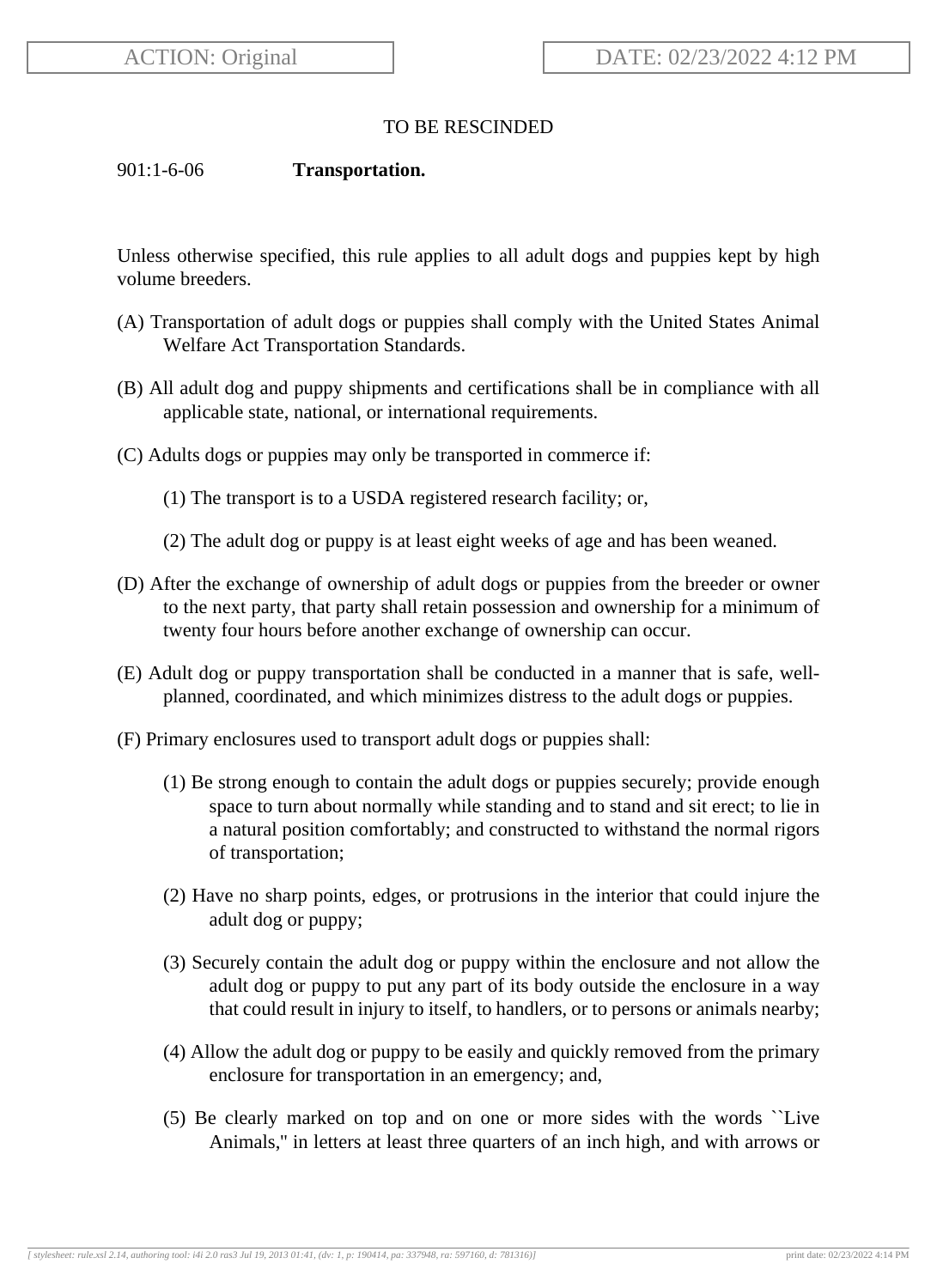901:1-6-06 TO BE RESCINDED 2

other markings to indicate the correct upright position of the primary enclosure for transportation;

(G) If a slatted or mesh floor is used in the primary enclosure for transportation, it shall be designed and constructed so that the adult dog or puppy cannot put any part of its body between the slats or through the holes in the mesh.

The primary enclosure for transportation shall have a solid, leak-proof bottom or a removable, leak-proof collection tray under the floor that prevents seepage of waste products, such as excreta and body fluids, outside of the enclosure.

- (H) If the primary enclosure for transportation uses a solid floor, it shall contain enough previously unused litter to absorb and cover excreta. The litter shall be of a suitably absorbent material that is safe and nontoxic to the adult dogs or puppies.
- (I) Adult dogs or puppies in transit shall be checked on every four hours to assure they are receiving sufficient air for normal breathing and they are being protected from adverse weather conditions and temperatures which may cause distress.
- (J) No more than two compatible adult dogs or puppies over four months of age may be transported in the same primary enclosure for transportation. Such primary enclosures for transportation must comply with the size requirements in paragraph (F) of this rule.
- (K) Puppies four months of age or less may not be transported in the same primary enclosure for transportation with adult dogs other than their dams.
- (L) During transport:
	- (1) Each adult dog or puppy that is sixteen weeks of age or more shall be offered food and water at least once every eight hours.
	- (2) Puppies less than sixteen weeks of age shall be offered food and water at least once every four hours.
- (M) The transporter shall have an emergency plan; to include, but not limited to, delays caused by accidents and vehicle malfunctions.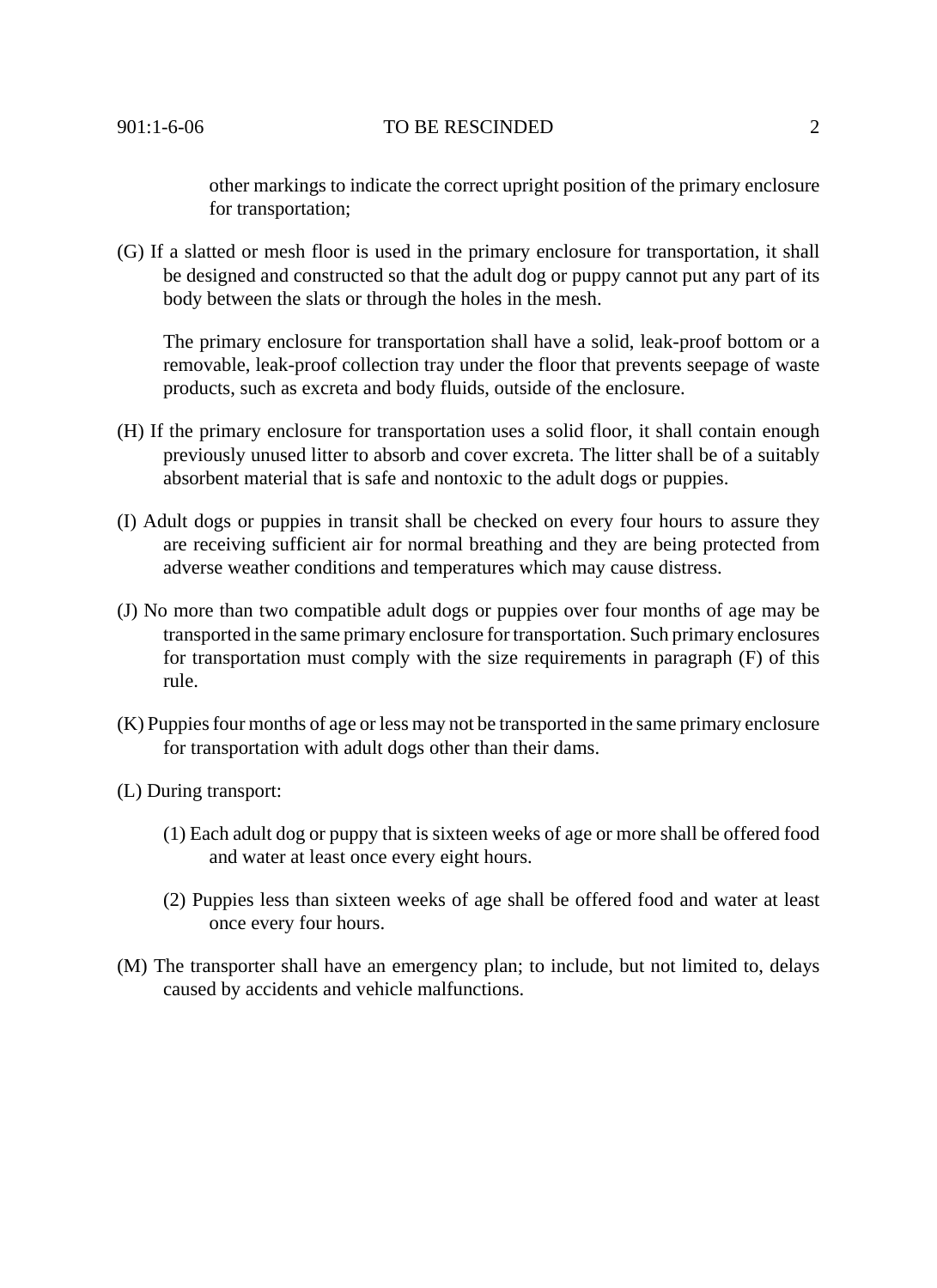Five Year Review (FYR) Dates: 2/23/2022

Certification

| Promulgated Under:            | 119.03     |
|-------------------------------|------------|
| <b>Statutory Authority:</b>   | 956.03     |
| <b>Rule Amplifies:</b>        | 956.03     |
| <b>Prior Effective Dates:</b> | 10/10/2013 |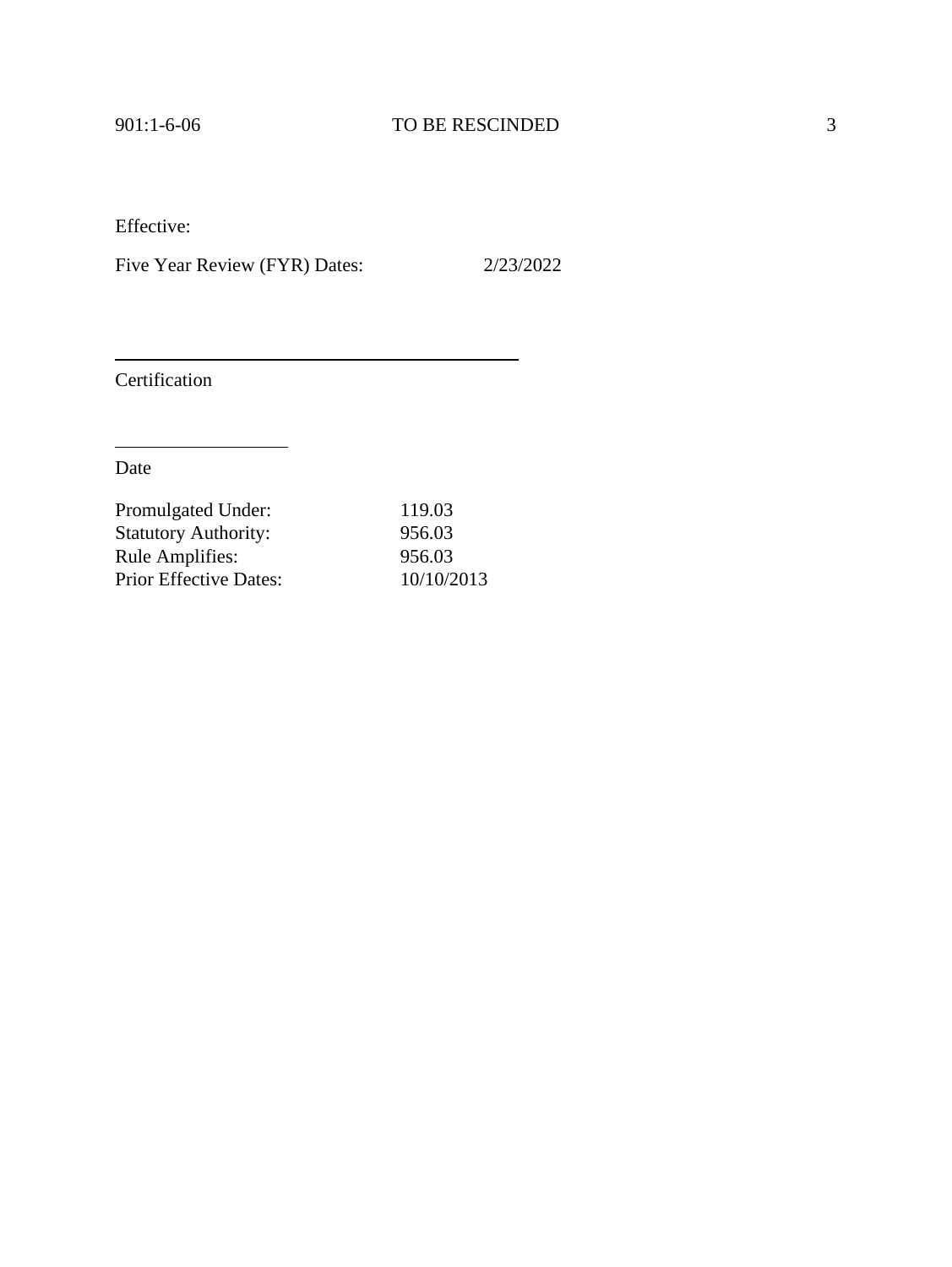# 901:1-6-07 **Recordkeeping and identification.**

- (A) All adult dogs or puppies sixteen weeks ix months of age or older in the possession of a high volume breeder or dog retailer licensee, and any adult dog or puppy removed from the premises, shall be identified by either:
	- (1) An official USDA identification tag or Ohio department of agriculture approved identification tag affixed to the adult dog or puppy's neck by means of a collar made of appropriate material so as not to cause distress to the adult dog or puppy
	- (2) A distinctive and legible tattoo marking; or,
	- $\left(\frac{3}{11}\right)$  A permanent implanted identification microchip using either 125.0 kHz, 128.0 kHz, or 134.2 kHz frequencies; or.
	- (2) A collar affixed around the dog's neck with a tag made of metal or aluminum that contains the following engraved, stamped, or imprinted information:

(a) The individual dog's number; and

- (b) The Ohio high volume breeder license number.
- (3) Tag numbers cannot be reused within a five-year period past the date the dog left the facility.
- (B) No high volume dog breeder shall display, offer for sale, deliver, barter, auction, broker, give away, transfer, or sell any dog that does not have a permanent implanted identification microchip using either 125.0 kHz, 128.0 kHz, or 134.2 kHz frequencies.
- $\bigoplus$  (C) Records of adult dog and puppy movement from the premises of high volume breeder and dog retailer broker licensees shall be kept on the United States department of agriculture animal plant health inspection service form 7006. The USDA/ APHIS copy shall be made available to the Ohio department of agriculture upon requestidentify the following information:

(1) Date of disposition;

- (2) Name, mailing address, and residence address of seller;
	- (a) The residence address of the adult dog or puppy if different from the seller's residence address;
- (3) Name, mailing address, and residence address of buyer or receiver;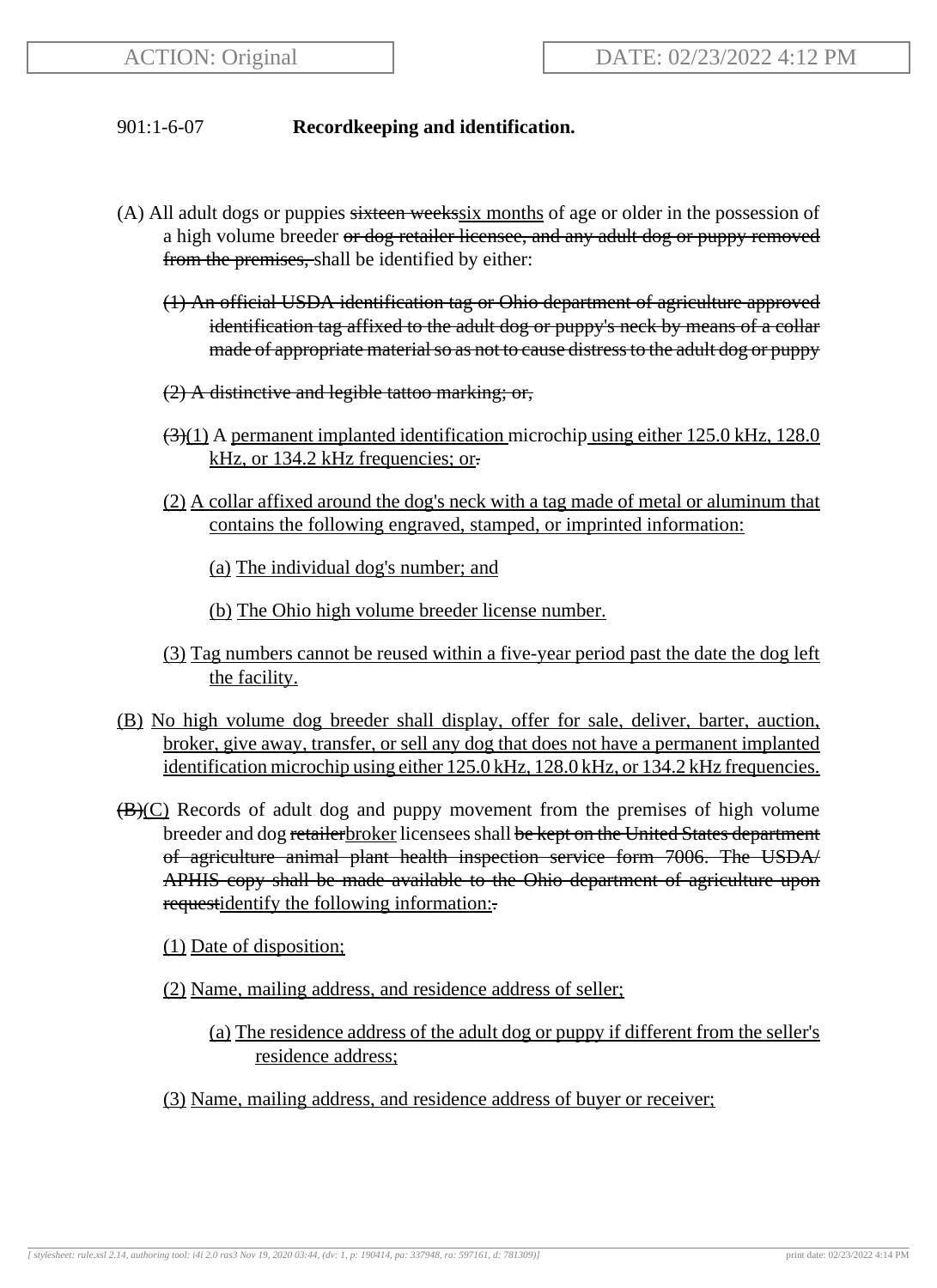- (a) The residence address of the adult dog or puppy if different from the buyer or receiver's residence address;
- (4) The following information for each adult dog or puppy moved:
	- (a) The permanent implanted identification microchip number;
	- (b) Sex;
	- (c) Date of birth;
	- (d) Breed; and
	- (e) Description of the adult dogs, may include color, distinctive marks, hair, tail, etc.
- (D) A United States department of agriculture, animal and plant health inspection service form number 7006 may be utilized to complete the requirements listed in paragraph (C) of this rule.
- (C) Unweaned puppies need not be individually identified as required by paragraphs (A) of this rule while they are maintained as a litter with their dam in the same primary enclosure, provided the dam has been individually identified.
- (D) Unweaned puppies shall be identified on a cage card that contains the following:
	- (1) The mother's USDA identification number, if available;
	- (2) The puppy's individual serial number, if available;
	- (3) The date of birth;
	- $(4)$  The sex; and,
	- (5) Any other information deemed necessary by the veterinarian.
- (E) Weaned puppies, less than sixteen weeks of age, shall be identified by:
	- (1) An official tag affixed to the puppy's neck as provided in paragraph (A)(1) of this rule;
	- (2) A distinctive and legible tattoo;
	- (3) A plastic-type collar with the information required for an official tag; or,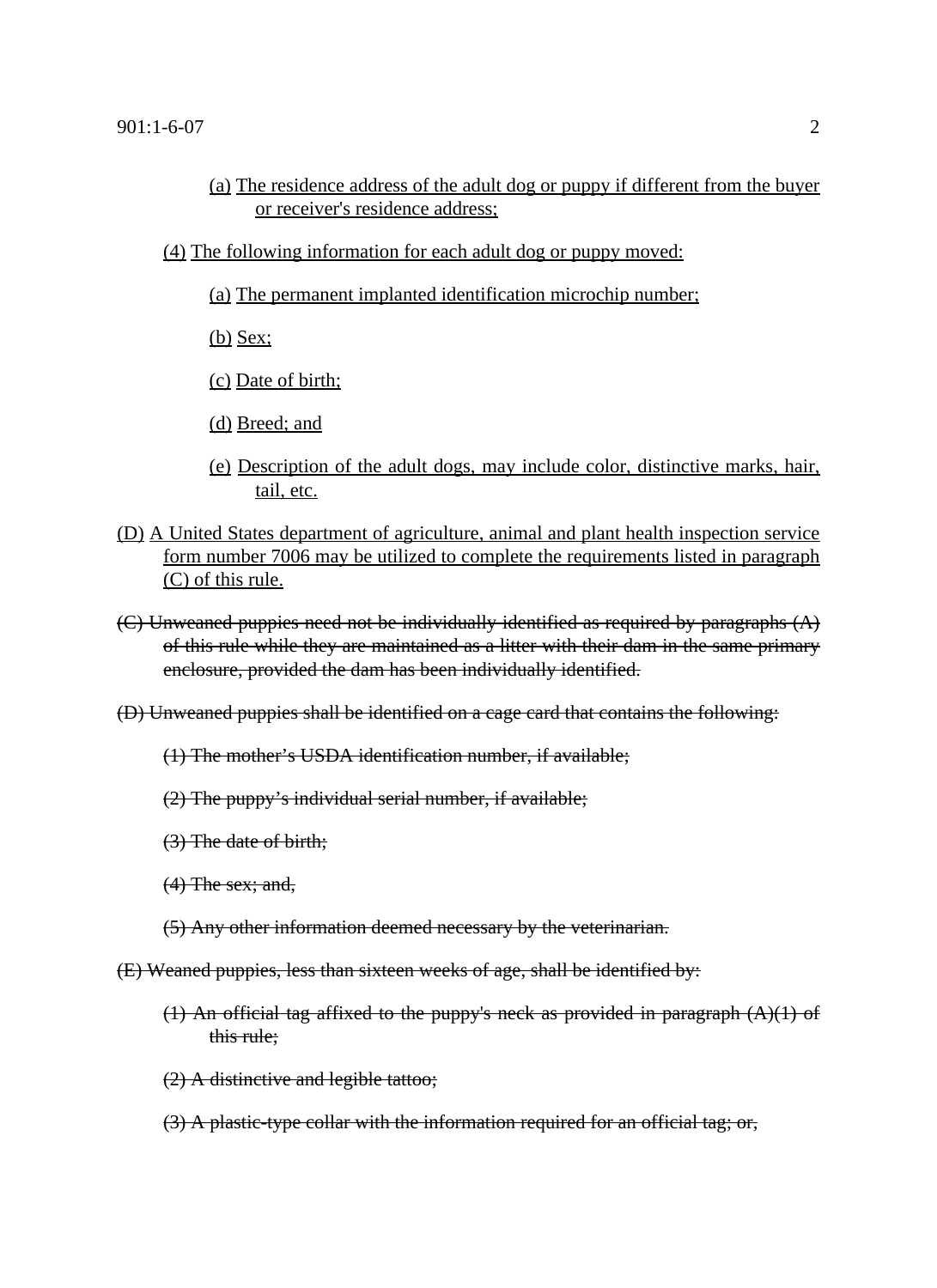#### (4) A microchip.

- (F)(E) Accurate and complete records shall be separately maintained by the licensee and shall be made available to an inspector of the Ohio department of agriculture upon request. The records shall-contain:
	- (1) An accurate description of the adult dog or puppy six months of age or older including but not limited to the breed, color, and gender;
	- (2) The official identification as provided for in paragraph (A) of this rule;
	- (3) How, where Where, from whom, and when the adult dog or puppy six months of age or older was obtained;
	- (4) The  $a$ gedate of birth of the adult dog or puppy six months of age or older;
	- (5) A document signed by the attending veterinarian approving the use of outdoor housing facilities, if applicable, as required by rule 901:1-6-02 of the Administrative Code;
	- (6) Records showing that the socialization and exercise requirements in rule 901:1-6-03 of the Administrative Code have been met;
	- (7) Records showing that the food and water requirements in rule 901:1-6-04 of the Administrative Code have been met;
	- (8) A copy of the physical examination performed on each dog by the attending veterinarian as required by paragraph (B) of rule 901:1-6-05 of the Administrative Code; the physical examination will include the dog's official ID and date the exam was performed.
	- (9) A copy of the physical examination performed on each breeding female by the attending veterinarian as required for breeding females by paragraph (E) of rule 901:1-6-05 of the Administrative Code; the physical examination will include the dog's official ID and date the exam was performed.
	- (10) Corrective measures under veterinary guidance for any conditions found in paragraph (C) of rule 901:1-6-05 of the Administrative Code have been documented.
	- (11) Proof that attending veterinarian visited the housing facility at least once in a calendar year as required by paragraph (B) of rule 901:1-6-05 of the Administrative Code.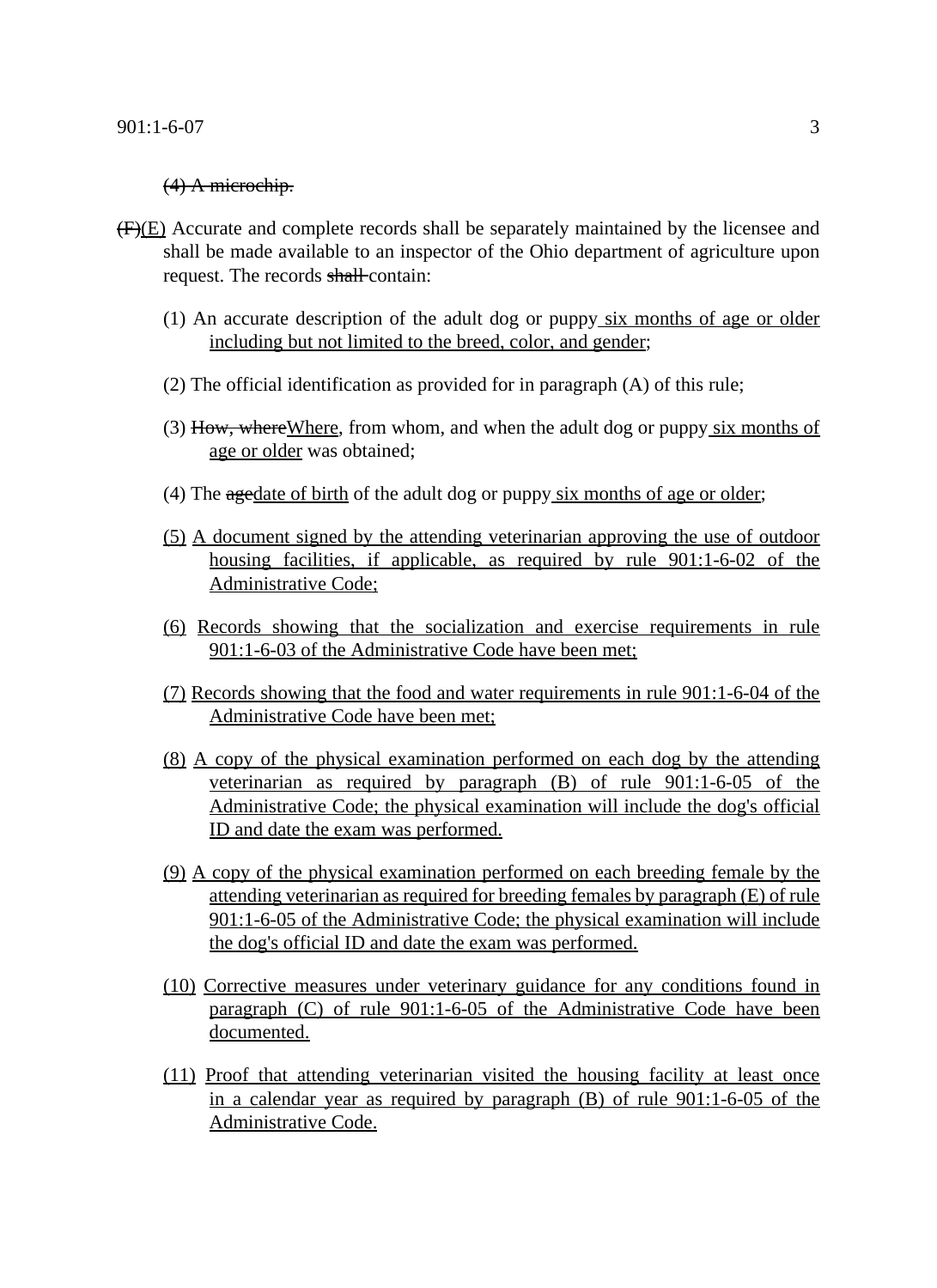- (12) A copy of the brucella canis test results as required by paragraph  $(B)(3)(e)$  of rule 901:1-6-05 of the Administrative Code.
- (5) The kennel's health plans as provided for in rule 901:1-6-05 of the Administrative Code; and,
- (6) The proof of insurance or surety bond required for high volume breeder licensees in division (E) of section 956.03 of the Revised Code.

If the insurance policy or surety bond is, for any reason, cancelled, not renewed, or there is a material change, the licensee is to inform the Ohio department of agriculture within ten days.

 $\overline{(G)(F)}$  Records required by paragraphs  $\overline{(B)(C)}$ ,  $\overline{(D)}$  and  $\overline{(F)(E)}$  of this rule shall be:

- (1) Kept at the facility at which the adult dog or puppy is housed; and,
- (2) Retained for one year past the date the adult dog or puppy has left the facility.
- (G) Records of veterinary care for each dog and puppy kept, housed, and maintained by the high volume breeder are required to be kept at the facility at which the dog or puppy is housed for three years after the care is provided by a veterinarian.
- (H) An in-state retailer shall provide the purchaser of an adult dog or puppy one of the following:
	- (1) The name, address, telephone number, or proof of each high volume breeder, dog retailer, and private owner that kept, housed or maintained the adult dog or puppy prior to the retailer taking possession of the adult dog or puppy;
	- (2) Proof that the adult dog or puppy was acquired through an animal rescue for dogs, animal shelter for dogs, or humane society; or,
	- (3) A valid health certificate from the state of origin of the adult dog or puppy.
- (I) An out-of-state retailer conducting business in Ohio shall provide the purchaser of an adult dog or puppy the following:
	- (1) A valid health certificate from the state of origin of the adult dog or puppy; and,
	- (2) One of the following:
		- (a) The name, address, telephone number, or proof of each high volume breeder, dog retailer, and private owner that kept, housed or maintained the adult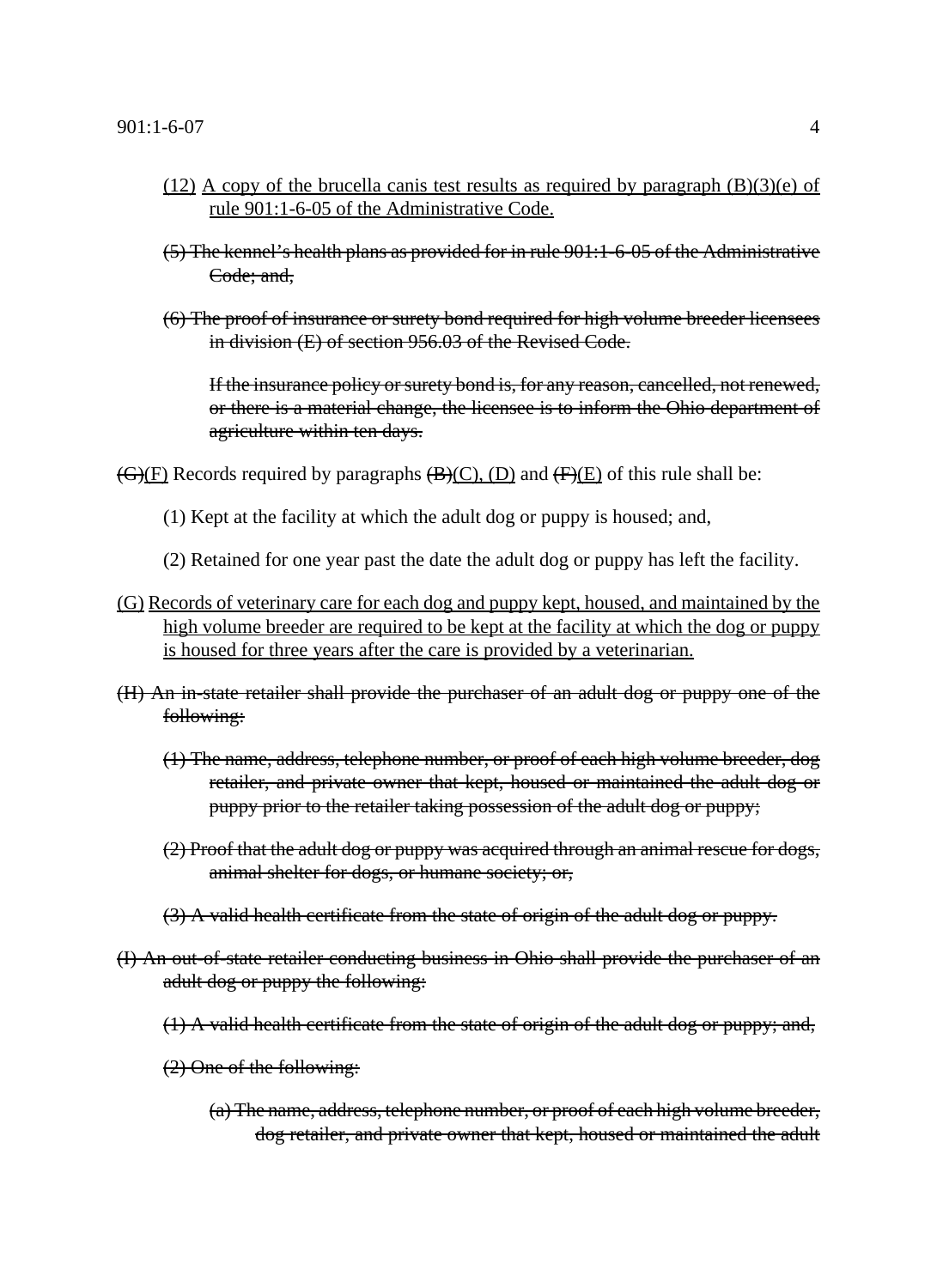dog or puppy prior to the retailer taking possession of the adult dog or puppy; or,

(b) Proof that the adult dog or puppy was acquired through an animal rescue for dogs, animal shelter for dogs, or humane society.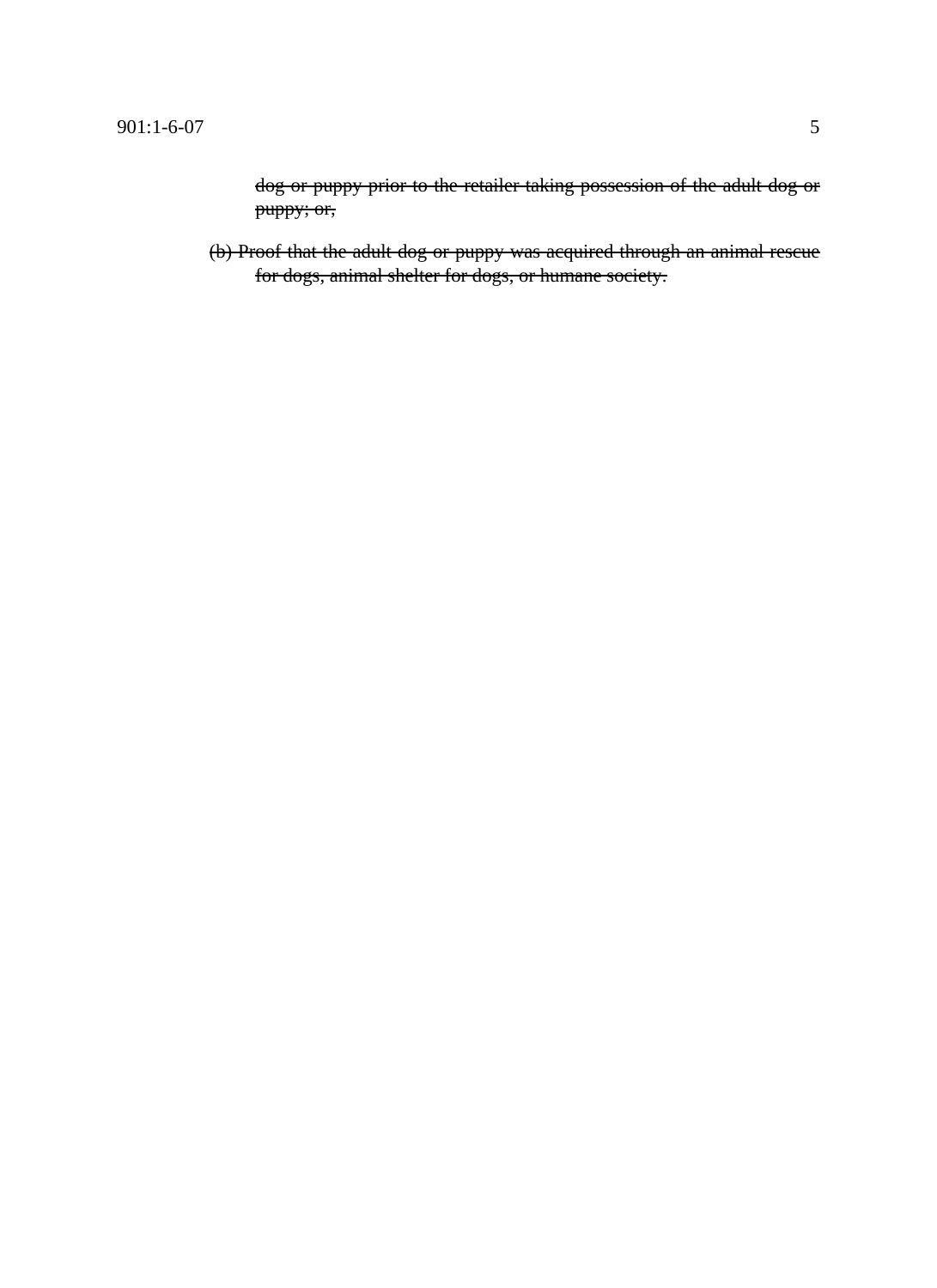Five Year Review (FYR) Dates: 2/23/2022

Certification

| Promulgated Under:            | 119.03     |
|-------------------------------|------------|
| <b>Statutory Authority:</b>   | 956.03     |
| <b>Rule Amplifies:</b>        | 956.03     |
| <b>Prior Effective Dates:</b> | 10/10/2013 |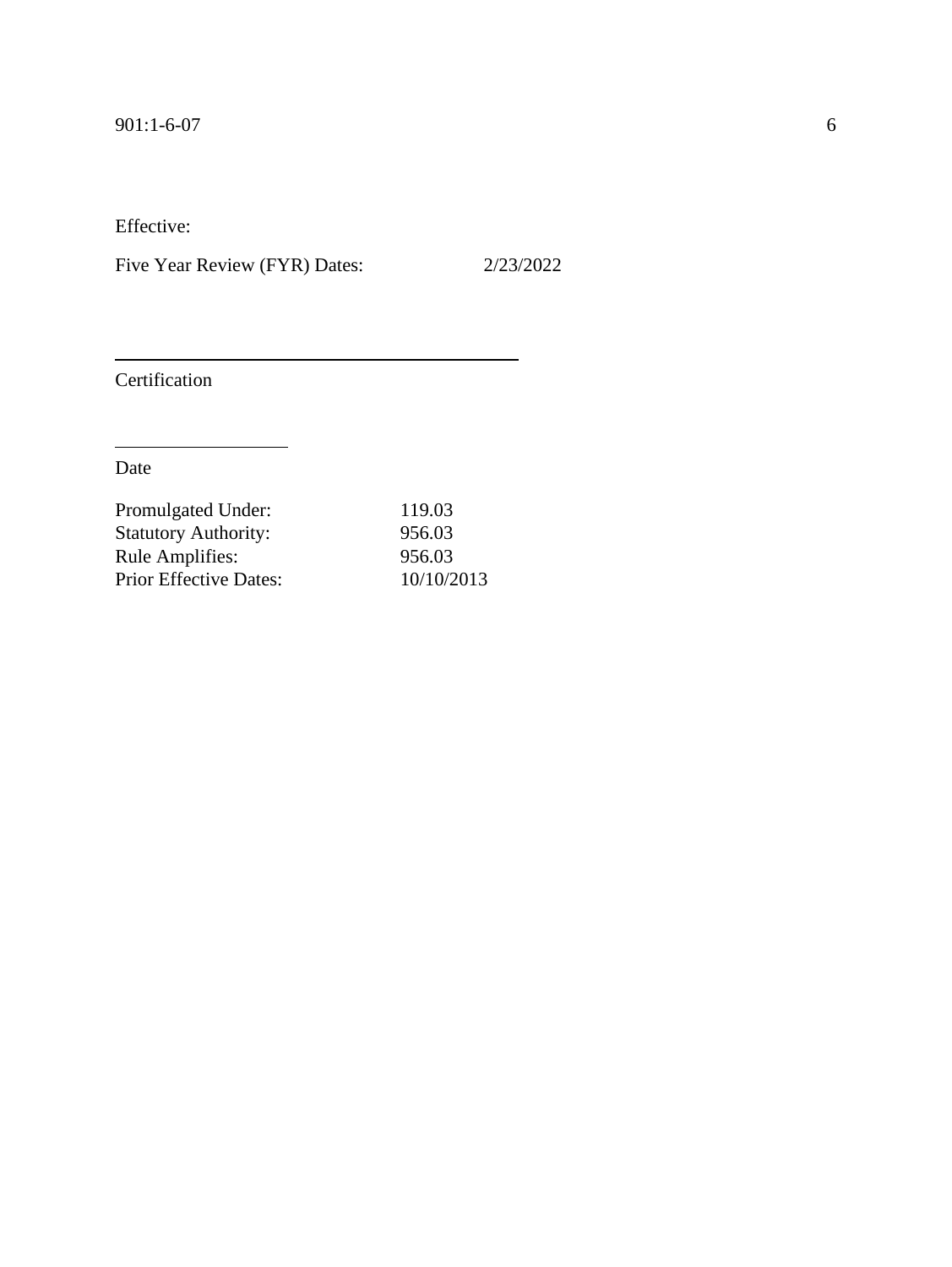901:1-6-08 **Licensing.**

## (A) High volume breeder.

- $(A)(1)$  High volume breeder license and license renewal applications shall be made on a form provided by the director of the Ohio department of agriculture.
- (B)(2) ApplicationsHigh volume breeder license and license renewal applications shall be considered complete when the following have been submitted to the director of the Ohio department of agriculture:
	- $\left(\frac{1}{a}\right)$  The completed and signed application form;
	- $\left(\frac{2}{b}\right)$  The accompanying documentation required by division (C) of section 956.04 of the Revised Code;
	- $\left(\frac{3}{2}\right)$  The appropriate fee as required by section 956.07 of the Revised Code; and,
	- $\left(\frac{4}{d}\right)$  The proof of insurance or a surety bond, which shall be executed by a surety company authorized to do business in this state, as required by division (E) of section 956.03 of the Revised Code.

The insurance shall be payable to the state or the surety bond shall be subject to redemption by the state, as applicable, upon a suspension or revocation of a high volume breeder license for the purpose of paying for the maintenance and care of dogs that are seized or otherwise impounded from the high volume breeder in accordance with Chapter 956. of the Revised Code.

If the insurance policy or surety bond is, for any reason, cancelled, not renewed, or there is a material change, the licensee is to inform the Ohio department of agriculture within ten days.

- (e) The proof of a completed criminal background investigation for all initial applicants for the purposes of identifying any violations specified in division (A)(2) of section 956.15 of the Revised Code.
- (C) Upon the receipt of a completed application the director of the Ohio department of agriculture shall conduct a criminal background investigation for the purposes of identifying any violations specified in division  $(A)(2)$  of section 956.15 of the Revised Code.

### (B) Dog broker.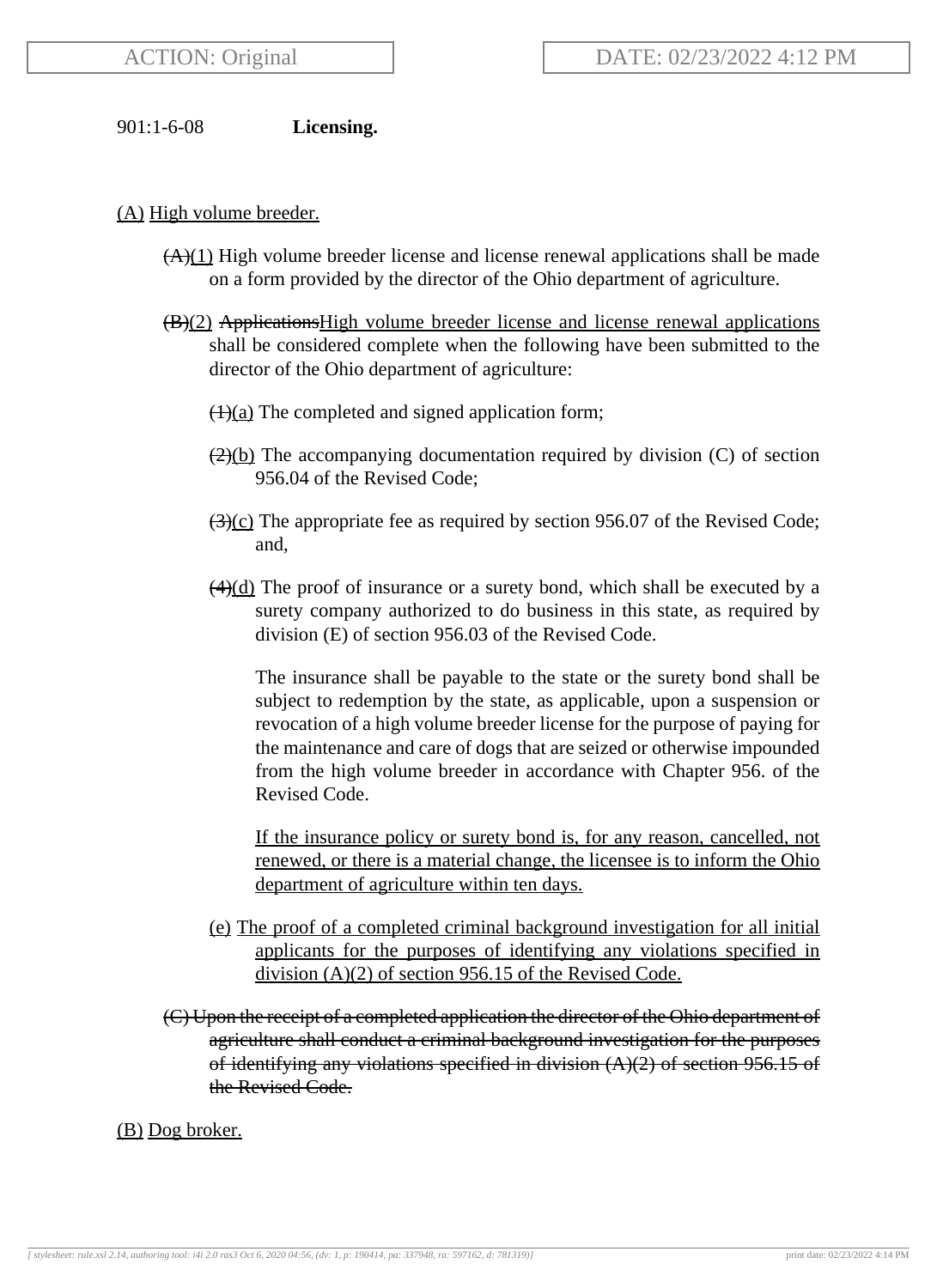- $(D)(1)$  Dog retailer broker license and license renewal applications shall be made on a form provided by the director of the Ohio department of agriculture. The application shall be considered complete when the completed and signed application form and appropriate fee as required by section 956.07 of the Revised Code are submitted to the director of the Ohio department of agriculture.
- (2) The application shall be considered complete when the completed and signed application form and appropriate fee as required by section 956.07 of the Revised Code are submitted to the director of the Ohio department of agriculture.
	- (a) The proof of a completed criminal background investigation for all initial applicants for the purposes of identifying any violations specified in division (A)(2) of section 956.15 of the Revised Code.

(C) Animal rescue for dogs.

- $(E)(1)$  Animal resemest escue for dogs shall register with the director of the Ohio department of agriculture on a form provided by the director.
- $(F)(2)$  Animal reseurces rescues for dogs registration is effective for one calendar year, and may be renewed annually by submitting the form provided by the director of the Ohio department of agriculture in paragraph  $(E)(C)(1)$  of this rule.
- (G)(3) Animal reseues rescue for dogs shall provide the name and address of each foster home utilized by the animal rescue for dogs at the time of registration or renewal.
- (4) Failure to conform to the requirements outlined in the definition of "animal rescue for dogs" found in section 956.01 of the Revised Code may result in the department revoking the violator's registration.
- $(H)(D)$  High volume breeder and dog retailer broker licensees shall include with any advertisements for the sale of a puppy or adult dog the vendor number assigned by the tax commissioner to the licensee if the sale is subject to the tax levied under Chapter 5739. of the Revised Code.
- $(H)(E)$  High volume breeder and dog retailer broker licensees shall comply with Chapter 5739. of the Revised Code. The director of the Ohio department of agriculture may suspend or revoke a license if the tax commissioner informs the director the licensee is not in compliance with that chapter.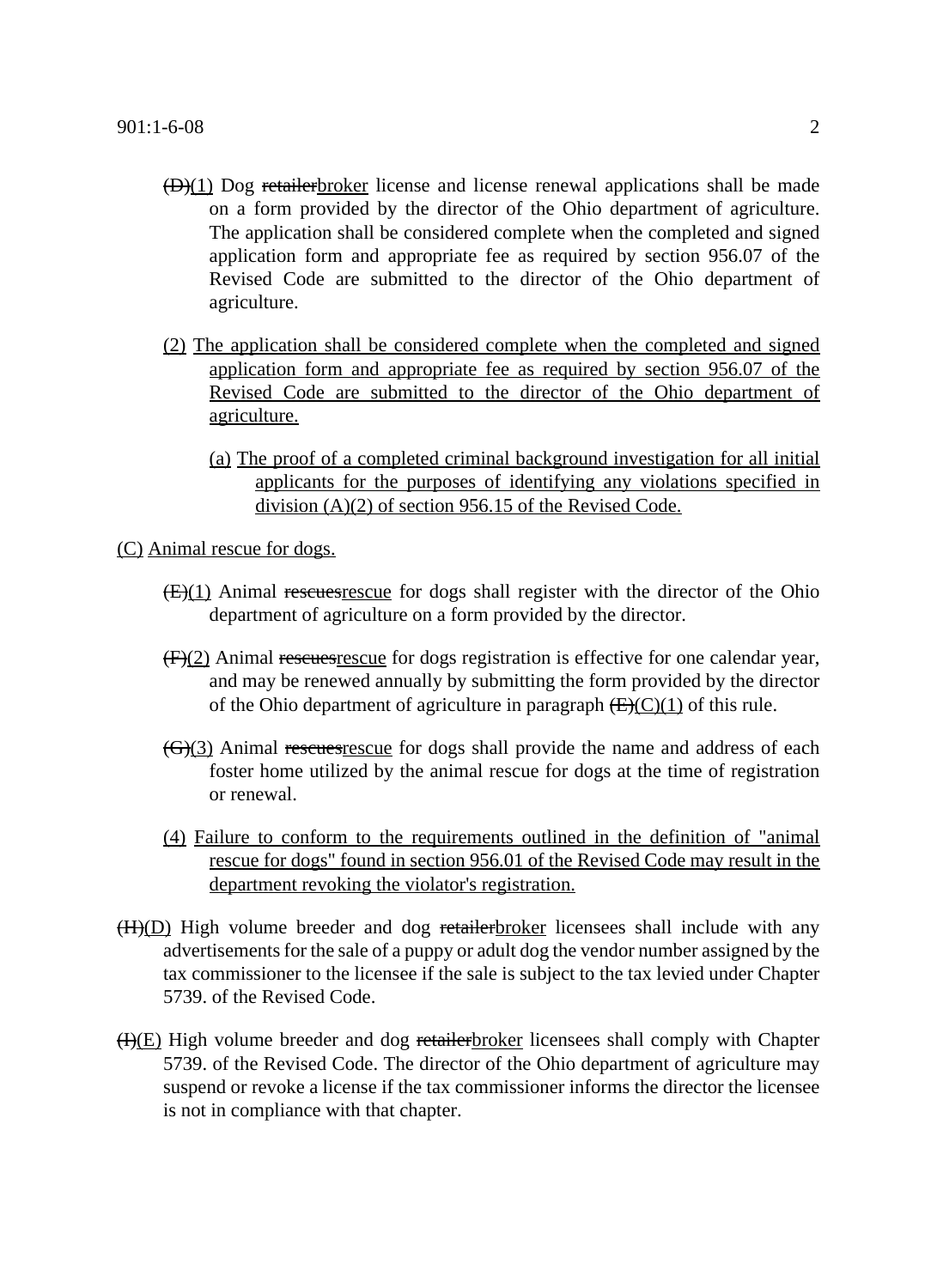Five Year Review (FYR) Dates: 2/23/2022

Certification

Date

Promulgated Under: 119.03 Statutory Authority: 956.03<br>Rule Amplifies: 956.03, Prior Effective Dates:

956.03, 956.04, 956.05, 956.06<br>10/10/2013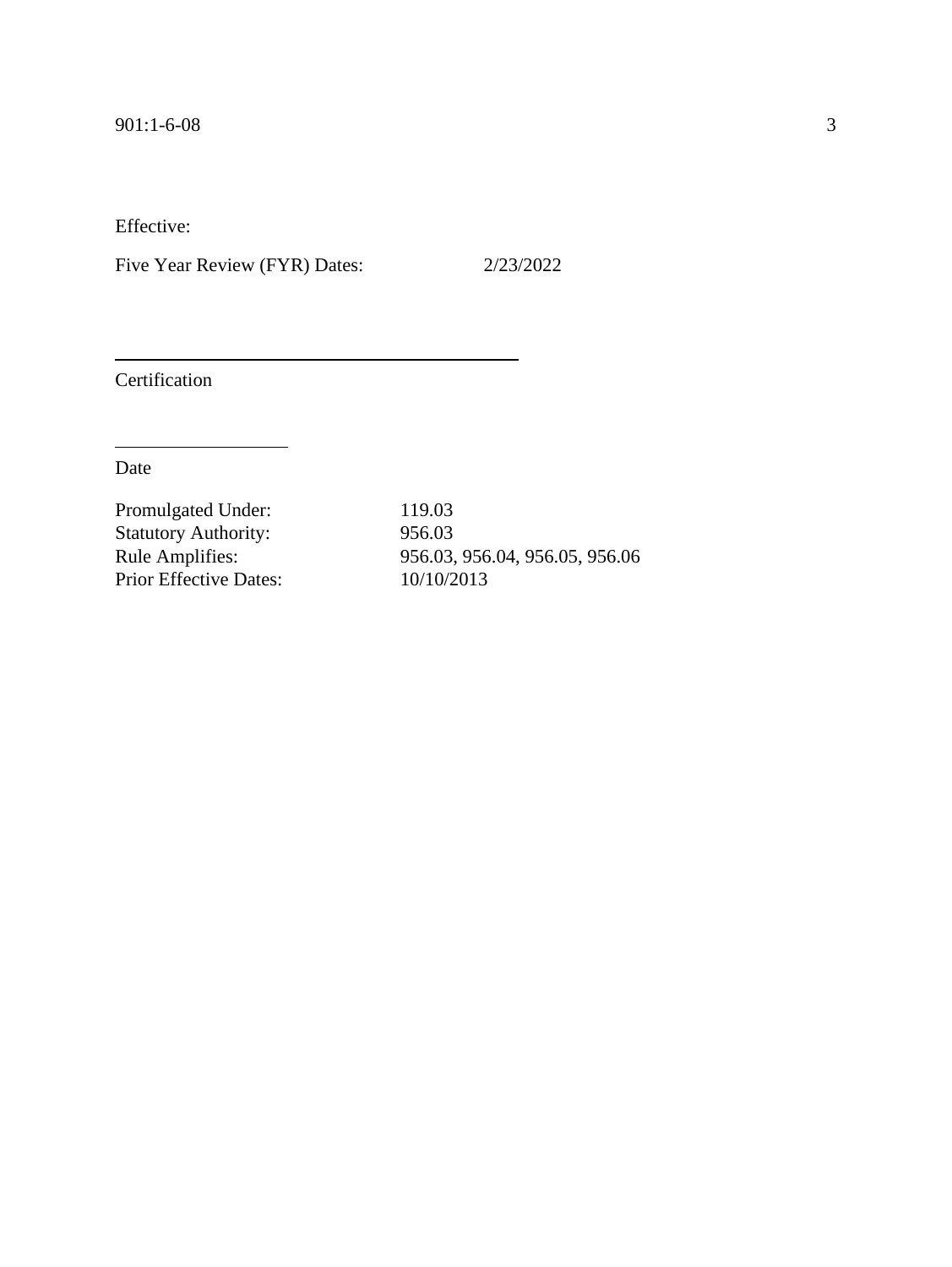## 901:1-6-09 **Inspections.**

- (A) The director of the Ohio department of agriculture or the director's authorized representative shall conduct inspections in accordance with section 956.10 of the Revised Code.
- (B) Upon entering the property of a facility, the inspector or investigator shall identify themselves with proper identification to prove that they are an agent of the Ohio department of agriculture.
- (C) The director shall keep a record of:
	- (1) All complaints and requests to investigate for facilities authorized for inspections by section 956.10 of the Revised Code;
	- (2) All inspections and reports of findings for all inspections conducted; and,
	- (3) Any enforcement actions that result from inspections.

Records kept under this paragraph shall be retained for the period of time required by the Ohio department of agriculture records retention policy.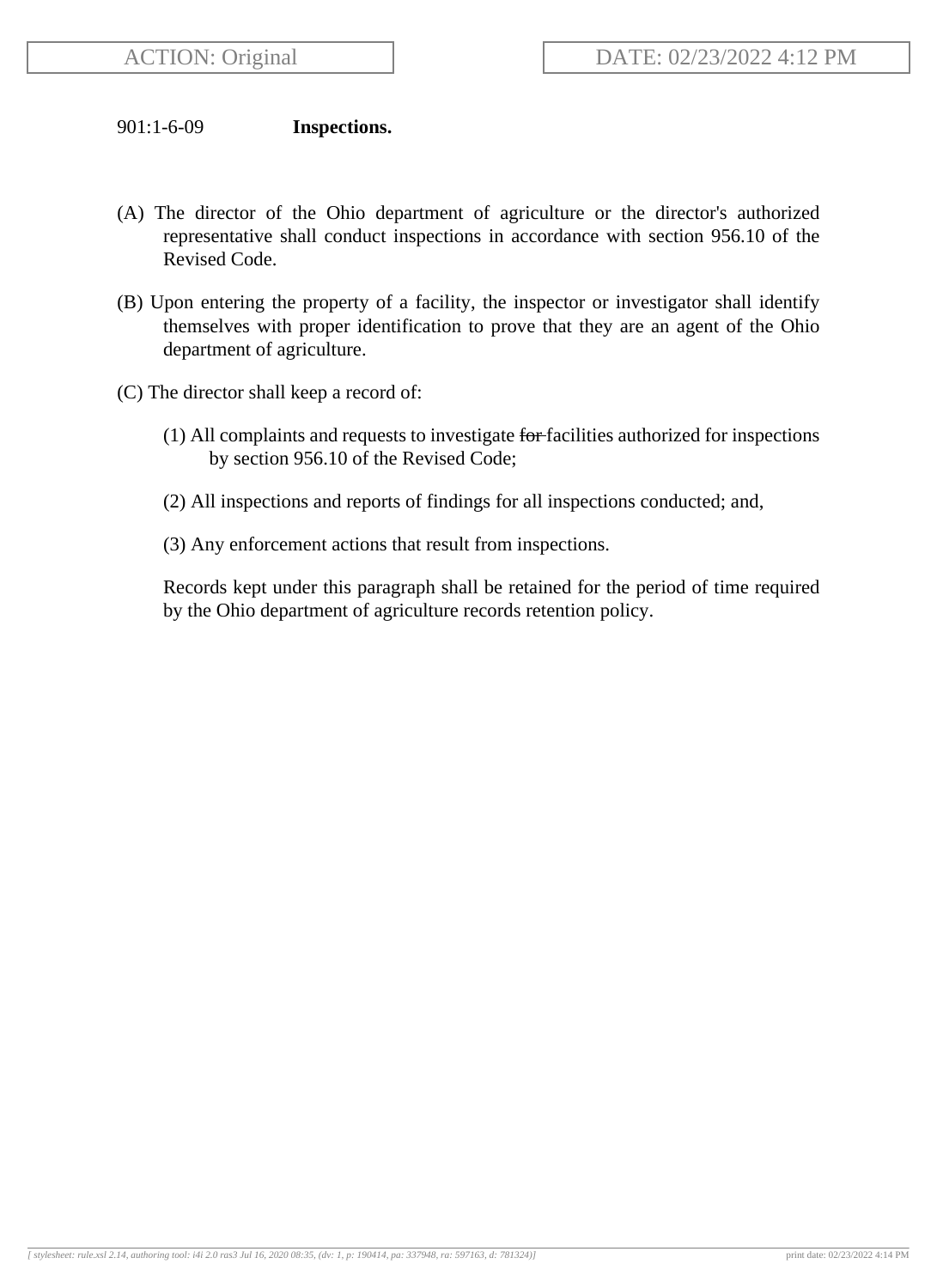Five Year Review (FYR) Dates: 2/23/2022

Certification

| Promulgated Under:            | 119.03     |
|-------------------------------|------------|
| <b>Statutory Authority:</b>   | 956.03     |
| <b>Rule Amplifies:</b>        | 956.10     |
| <b>Prior Effective Dates:</b> | 10/10/2013 |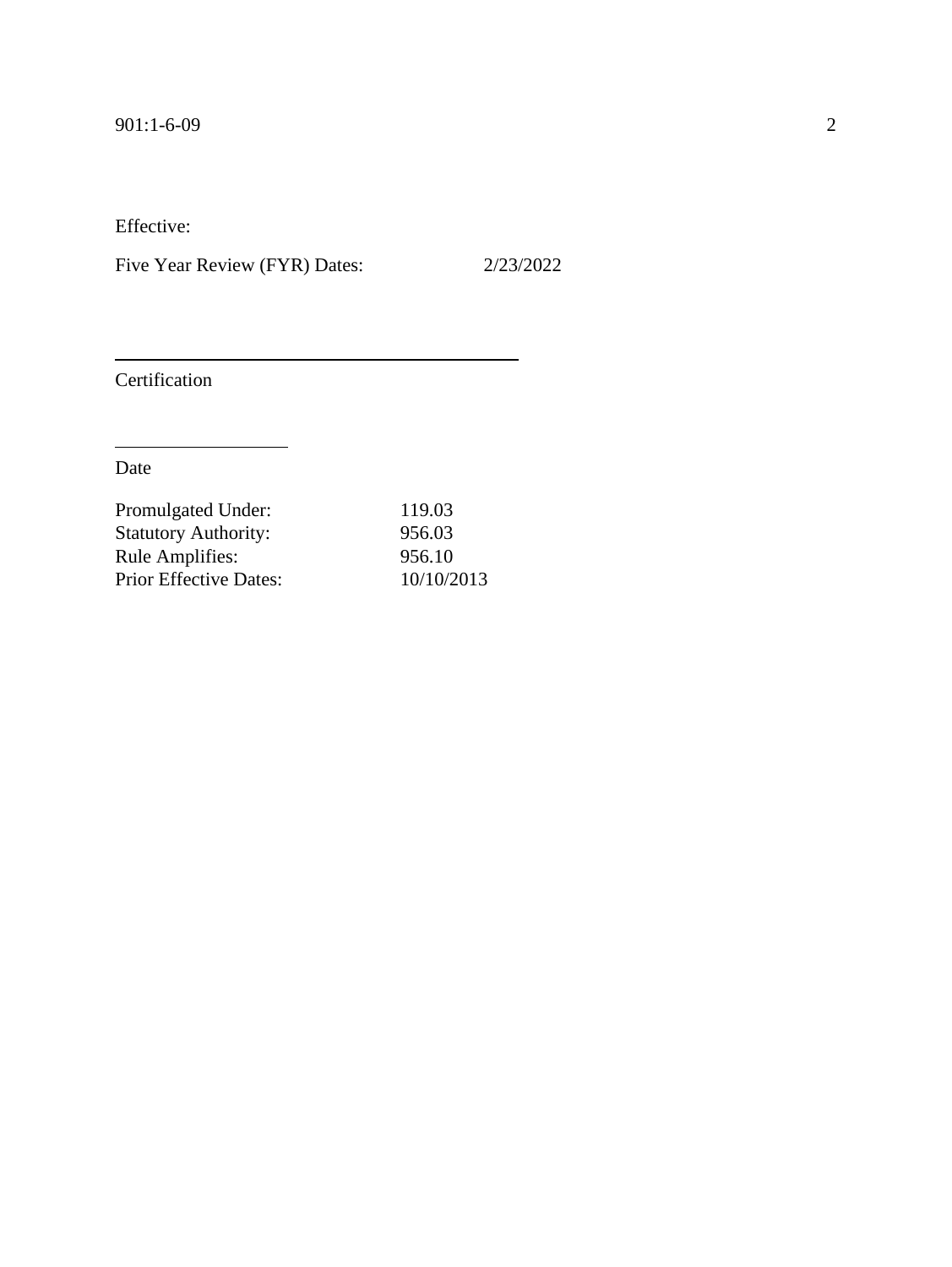## 901:1-6-10 **Civil penalties.**

- (A) The director of agriculture, after providing an opportunity for an adjudication hearing under Chapter 119. of the Revised Code, may assess a civil penalty against a person who has violated or is violating sections 956.01 to 956.18 of the Revised Code or rules adopted under section 956.03 of the Revised Code.
- (B) A person who is assessed a civil penalty under Chapter 901:1-6 or 901:1-8 of the Administrative Code is liable for a civil penalty of not more than two thousand five hundred dollars for a first violation, not more than five thousand dollars for a second violation, and not more than ten thousand dollars for a third or subsequent violation.

Each day that a violation continues constitutes a separate violation.

(C) Any person assessed a civil penalty under Chapter 901:1-6 or 901:1-8 of the Administrative Code shall pay the amount prescribed to the department of agriculture. The department shall remit all money collected under Chapter 901:1-6 or 901:1-8 of the Administrative Code to the treasurer of state for deposit in the high volume breeder kennel control license fund created under section 956.18 of the Revised Code.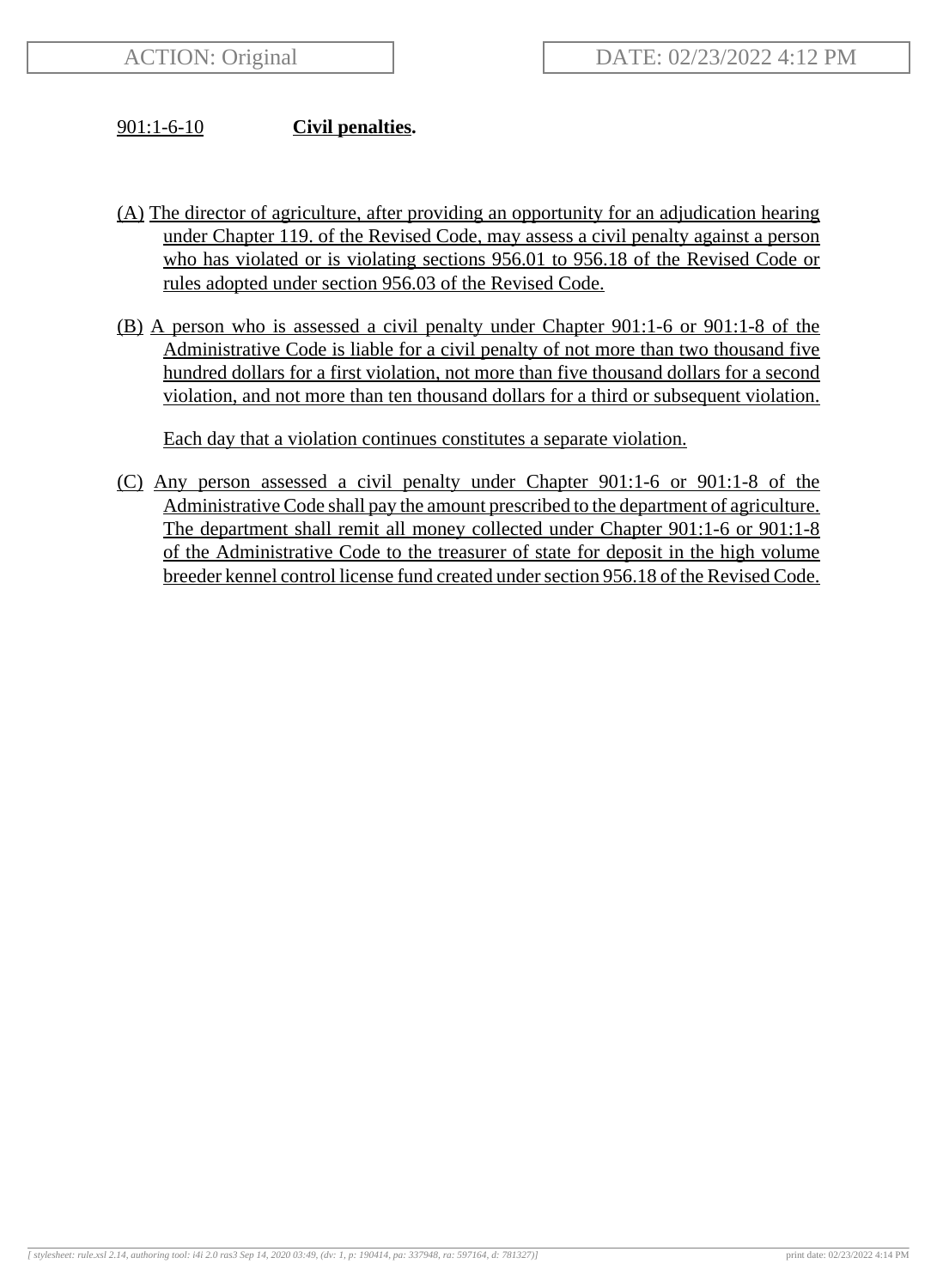Replaces: 901:1-6-10

Effective:

Five Year Review (FYR) Dates:

Certification

Date

| 119.03     |
|------------|
| 956.03     |
| 956.13     |
| 10/10/2013 |
|            |

 $\overline{\phantom{a}}$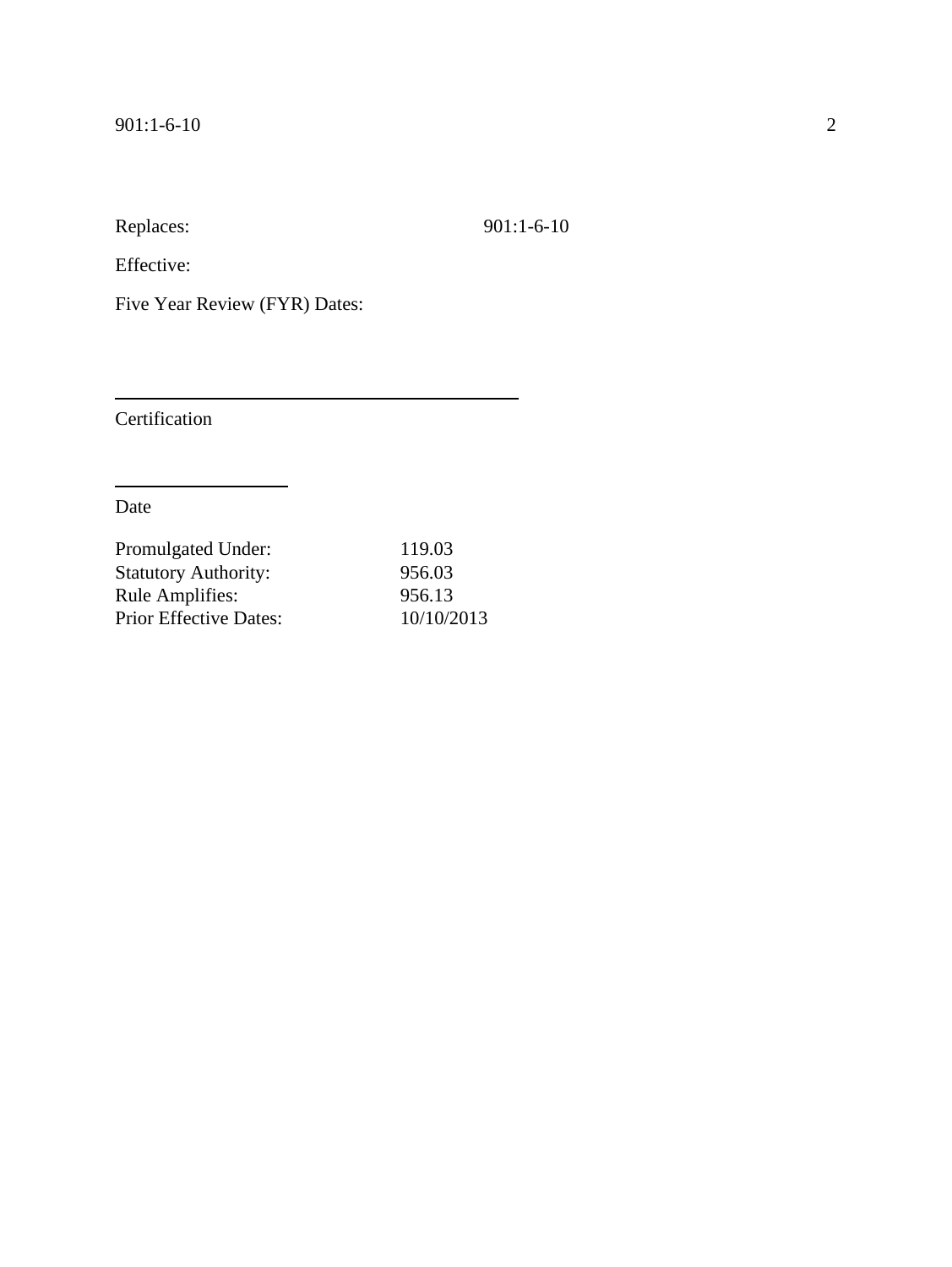# TO BE RESCINDED

# 901:1-6-10 **Civil penalties.**

Pursuant to section 956.13 of the Revised Code, any person operating as a high volume breeder or a dog retailer without a license shall be subject to a civil penalty of one hundred dollars for the first offense and five hundred dollars for each subsequent offense.